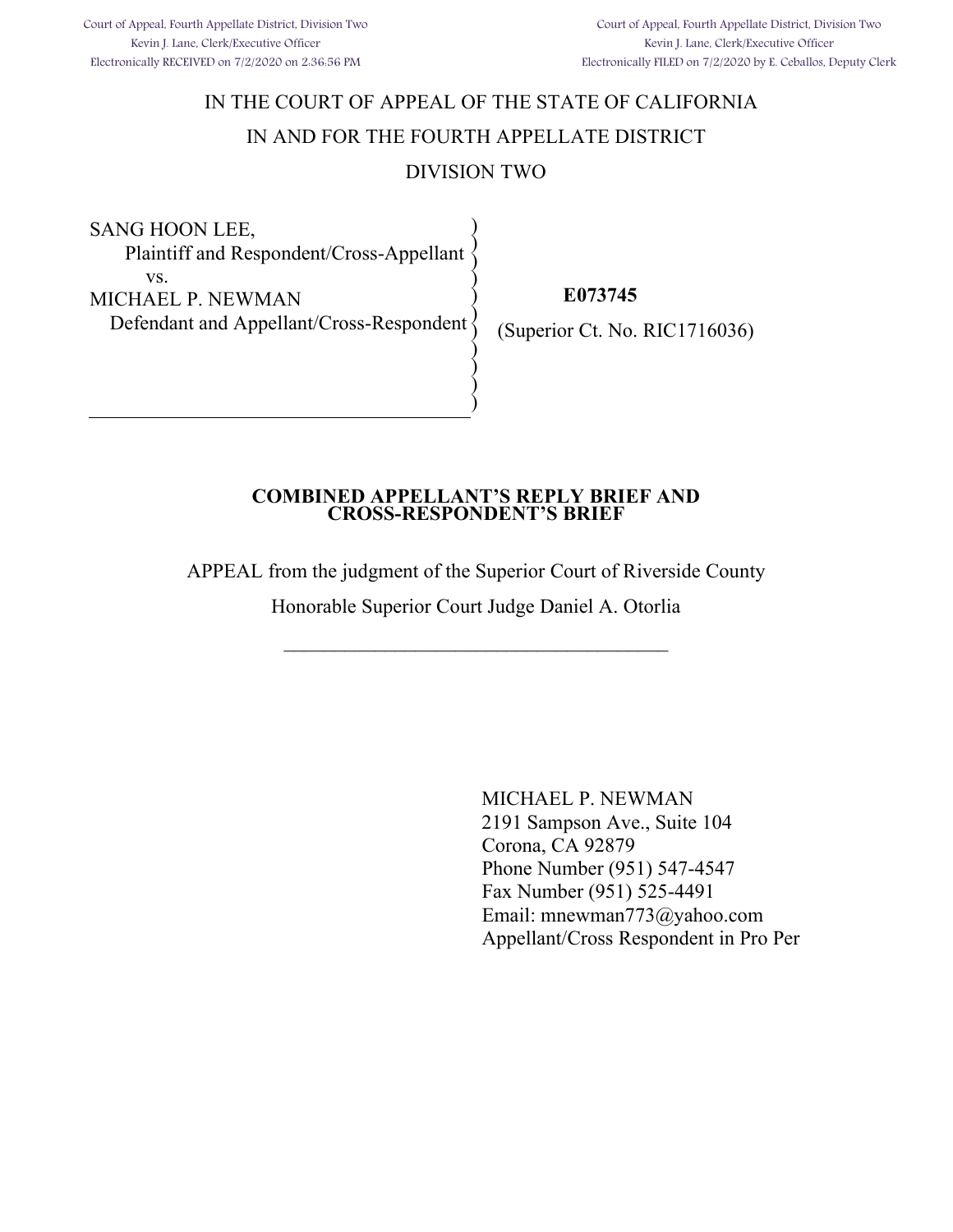## **TABLE OF CONTENTS**

## **PAGE NO.**

<span id="page-1-1"></span>

| V. REPLY TO LEE'S "FACTUAL BACKGROUND" AND CLAIMED "FINDINGS |
|--------------------------------------------------------------|
| OF THE COURT AND UNDISPUTED EVIDENCE PROVED FRAUD CLAIM" 10  |
|                                                              |
|                                                              |
|                                                              |
| 2. THE 130K AGREEMENT: WHAT ATTORNEY KNEW AND WHEN HE        |
|                                                              |
|                                                              |
| 4. ARMS DID NOT USE NEWMAN TO HANDLE LITIGATION CASES 18     |
|                                                              |

<span id="page-1-0"></span><sup>&</sup>lt;sup>1</sup> CLIENT's Argument Section IV. does not track his "Issues on Appeal" in Section II (at page 4); and it includes, without *separation,* both issues raised responsive to ATTORNEY's AOB (conversion), and those in his cross-appeal (fraud), in violation of Rule 8.216(b)(2).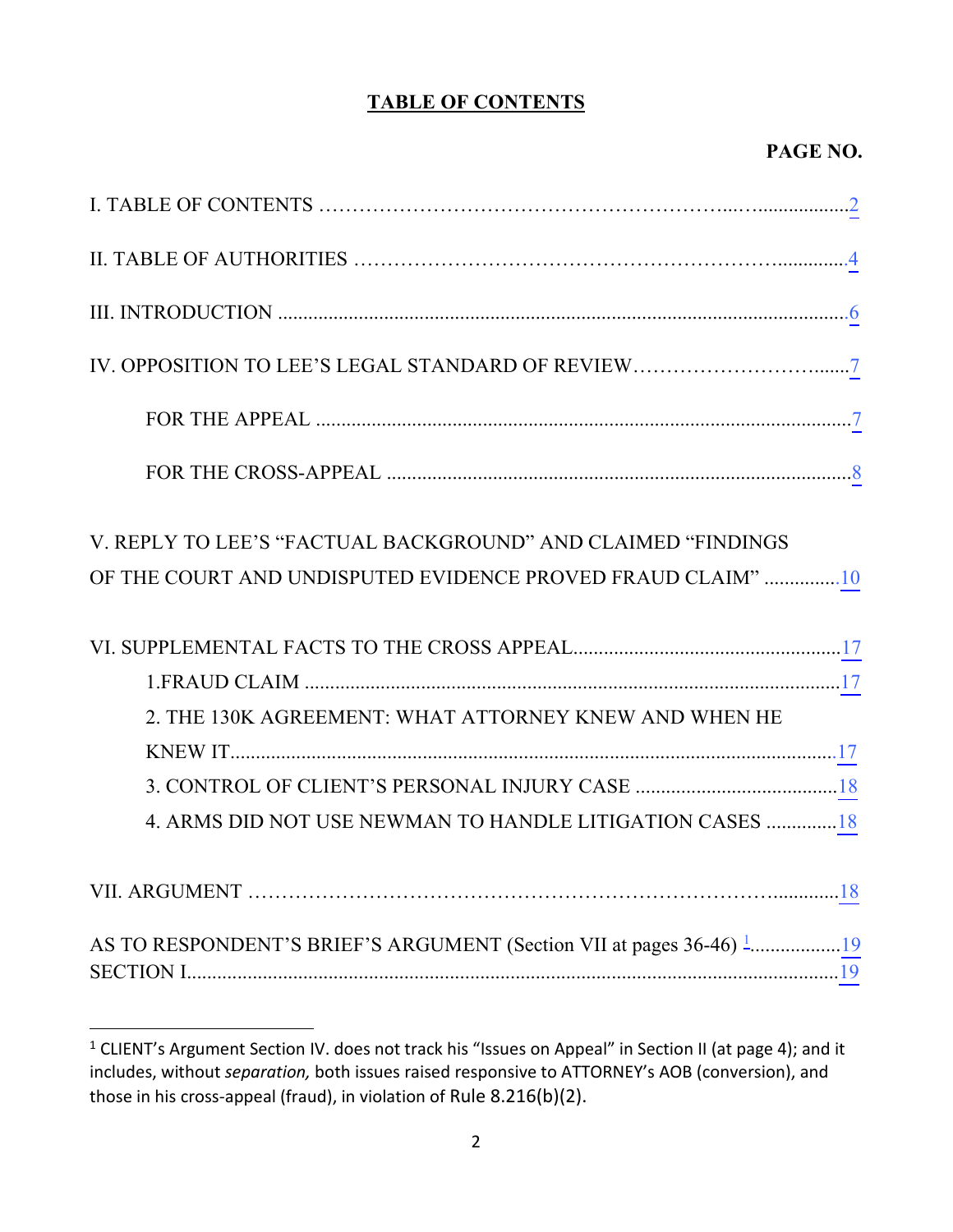| A. The Court's Conversion Finding was Not Supported by Substantial Evidence                                                                                                                                                                                                                                                                                                                  |
|----------------------------------------------------------------------------------------------------------------------------------------------------------------------------------------------------------------------------------------------------------------------------------------------------------------------------------------------------------------------------------------------|
|                                                                                                                                                                                                                                                                                                                                                                                              |
| 2. "IN THE PERFORMANCE OF PROFESSIONAL SERVICES" 20                                                                                                                                                                                                                                                                                                                                          |
|                                                                                                                                                                                                                                                                                                                                                                                              |
| 4 CLIENT FAILED TO PROVE A KEY COMPLAINT ALLEGATION 22                                                                                                                                                                                                                                                                                                                                       |
| 5. THE ELEMENTS OF CONVERSION WERE NOT PROVEN: CACI 210023                                                                                                                                                                                                                                                                                                                                   |
|                                                                                                                                                                                                                                                                                                                                                                                              |
| B. The Court Abused its Discretion in Allowing Evidence of Ethical Violations<br>and Malpractice to be Introduced; and its gratuitous findings of such violations to support its<br>judgment of conversion, are proof of prejudicial error, warranting a new trial— only if the                                                                                                              |
| [C] Section "C" is Discussed Below Under "As to Cross-Appellant's Opening Brief. 28                                                                                                                                                                                                                                                                                                          |
|                                                                                                                                                                                                                                                                                                                                                                                              |
| CLIENT's CCB did not address (a) the AOB argument that the trial Court erred in finding the<br>retainer agreement was voided pursuant to California Business Code Section 6147(b) because<br>the remedy was time-barred; (b) his failure to prove the elements of Conversion, and essential<br>complaint allegations; and (c) the misconduct of ARMS, including "fee splitting"; and his own |
|                                                                                                                                                                                                                                                                                                                                                                                              |
| C. The Court Did Not Err Finding CLIENT did Not Prove His Fraud Claim.<br>Indeed, there is no evidence ATTORNEY Committed Fraud. The judgment                                                                                                                                                                                                                                                |
| D. ATTORNEY's Alleged Ethical Violations and Conflicts of Interest, even if Proven, Caused<br>Lee No Damages. The remedy of Fee Disgorgement                                                                                                                                                                                                                                                 |
|                                                                                                                                                                                                                                                                                                                                                                                              |
|                                                                                                                                                                                                                                                                                                                                                                                              |
|                                                                                                                                                                                                                                                                                                                                                                                              |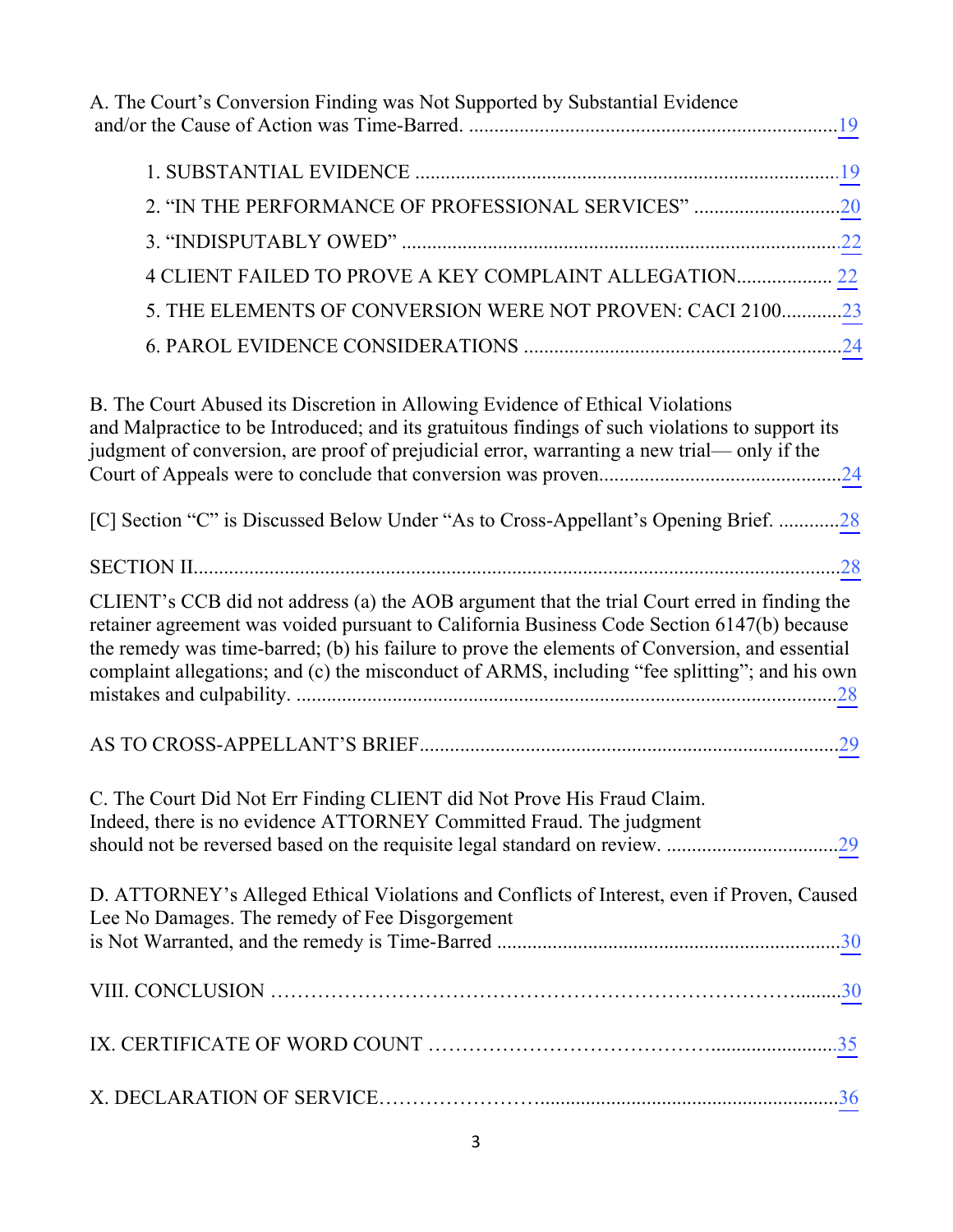## **II. TABLE OF AUTHORITIES**

# <span id="page-3-0"></span>**Cases**

| Orange County Employees Assn. v. County of Orange (1988) 205 Cal.App.3d 1289, 1293) 8       |
|---------------------------------------------------------------------------------------------|
|                                                                                             |
| Doe v. Roman Catholic Archbishop of Cashel & Emly (2009) 177 Cal.App.4th 209, 218) 10       |
|                                                                                             |
| South County Citizens for Smart Growth v. County of Nevada (2013) 221 Cal.App.4th 316,      |
|                                                                                             |
|                                                                                             |
| PCO, Inc. v. Christensen, Miller, Find, Jacobs, Glasre, Weil & Shapiro (2010) 150 Cal. App. |
|                                                                                             |
|                                                                                             |
|                                                                                             |
|                                                                                             |
|                                                                                             |
|                                                                                             |
|                                                                                             |
|                                                                                             |
|                                                                                             |
|                                                                                             |

# **Statutes**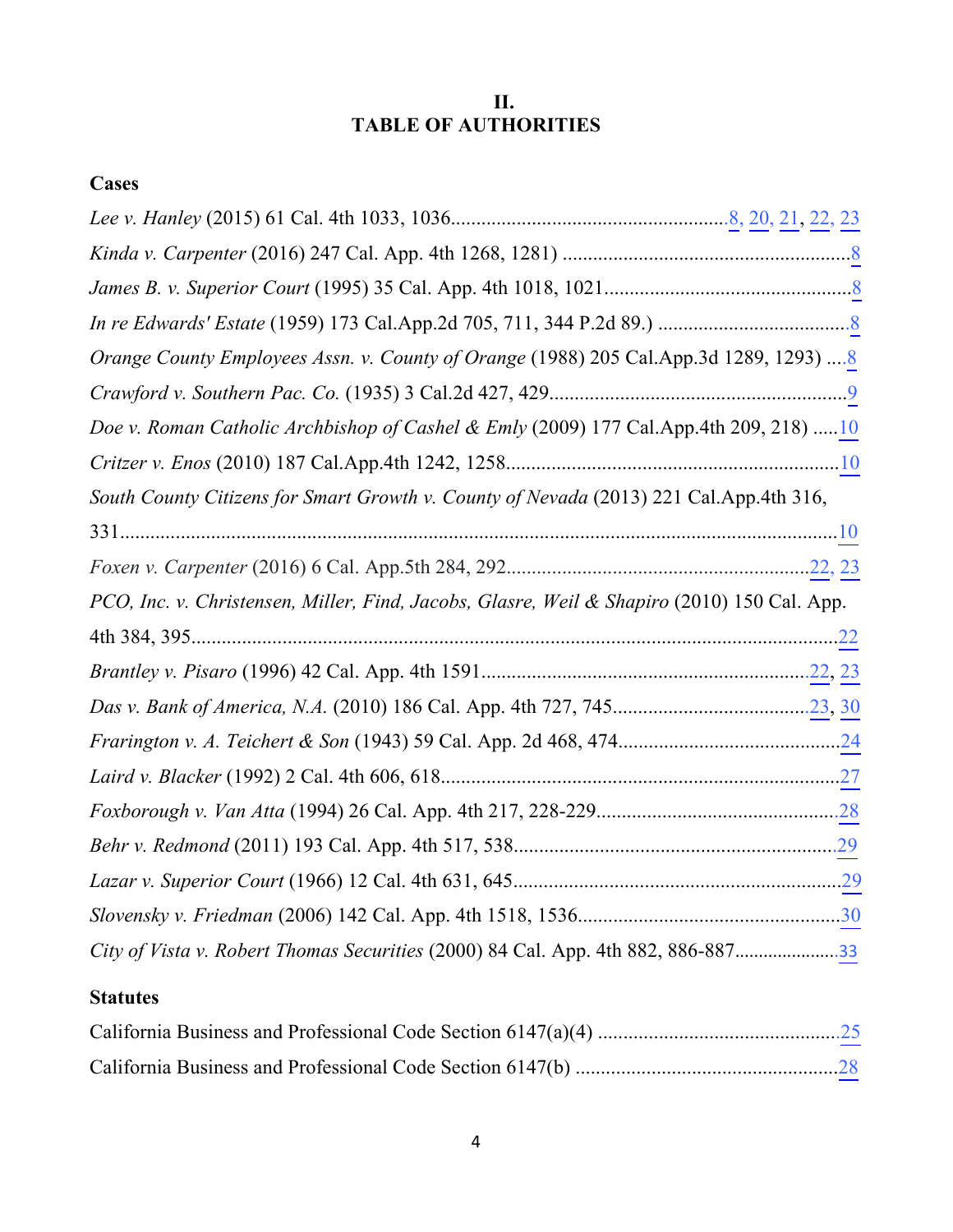# **Rules**

| <b>Other</b> |  |
|--------------|--|
|              |  |
|              |  |
|              |  |
|              |  |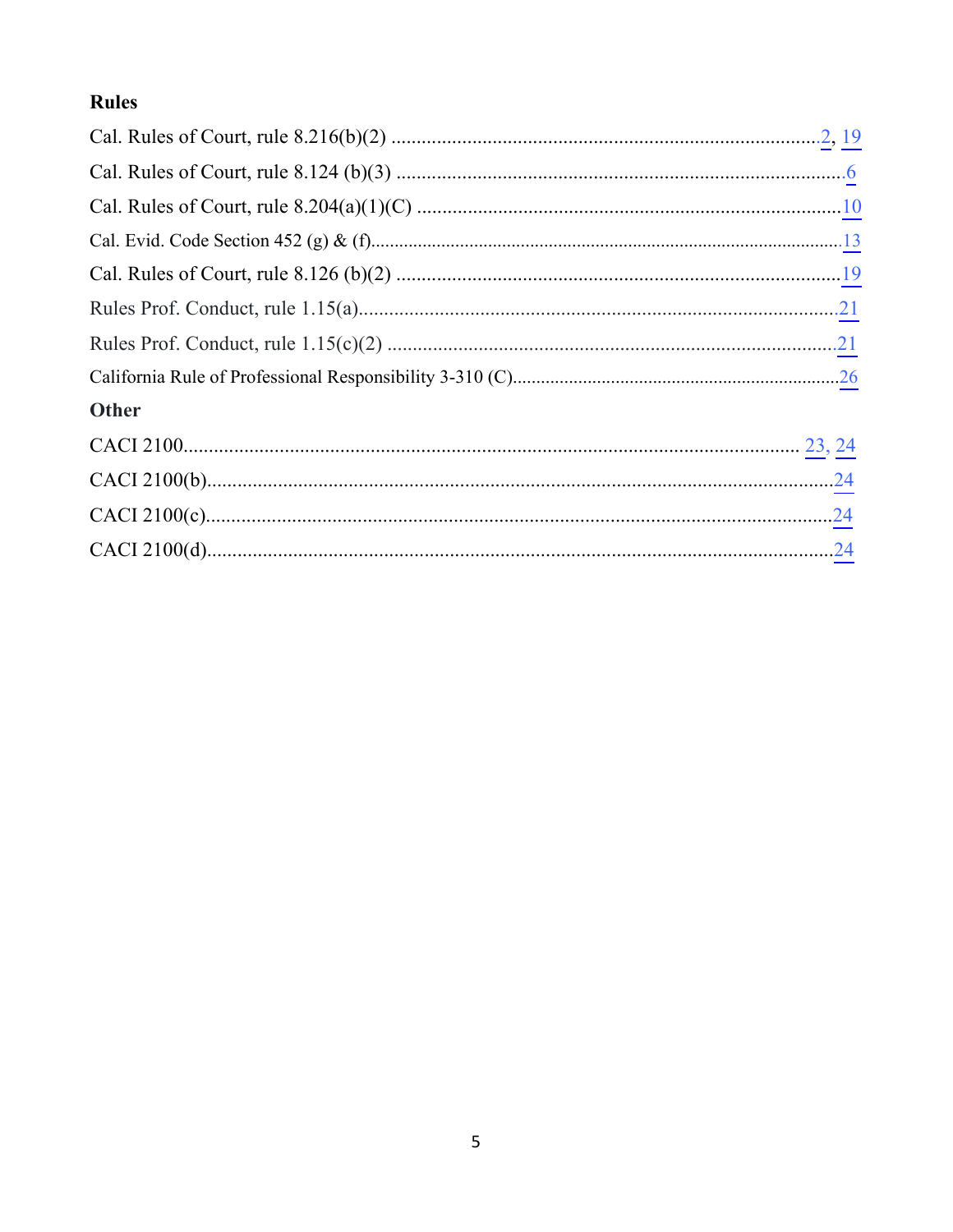# **III. INTRODUCTION**

<span id="page-5-0"></span> The Appellant and Cross-Respondent, Michael P. Newman, will be referred to as ATTORNEY, and the Respondent and Cross-Appellant, Sang Hoon Lee, will be referred to as CLIENT. ATTORNEY's opening brief will be referred to as "AOB"; and CLIENT's combined briefing will be referred to as "CCB."

 The CCB and appendices contain substantive Rule violations. The appendices, in addition to improperly including numerous trial briefs, contain two exhibits which were never entered into evidence, and cited in the CCB as "supporting facts":

 1. Defendant Michael P. Newman's Response to Request for Production (I RCA, page 295); and,

 2. Sang Hoon Lee's RJN (Request for Judicial Notice) in Support of Closing Brief (II RCA, page 329), which is an answer filed by ATTORNEY on behalf of 3 employees of ARMS (or its sister company), who were cross-defendants in that litigation (the Fast Trucking Case). The trial Court did not take judicial notice. Other than filing a pro-forma answer, there is no evidence that ATTORNEY litigated the case.

 Lindy Park, co-owner of ARMS, testified that ATTORNEY didn't handle the company's (or their employees) litigation; and they used another attorney for that purpose. When she was asked who represented their 3 employees in Fast Trucking case, ATTORNEY's counsel at trial objected on the grounds of "relevance", which was sustained; and the judge instructed Lindy Park not to answer the question. (I RT 194, lines 2-10)

 Further, Rule 8.124 (b)(3) states that appendices "must not contain documents ... that are not necessary for the proper consideration of the issues"; and the Advisory Comments under section (b), specifically prohibits inclusion of trial briefs. In violation of the rule, CLIENT's appendices include numerous trial briefs  $2$ ; and many of the documents included in the appendices are irrelevant and immaterial to the genuine issues on appeal.

<span id="page-5-1"></span><sup>&</sup>lt;sup>2</sup> Lee's Bench Brief re informed consent (Vol. I, page 278); Lee's Closing Brief (Vol. II, page 300); Lee's RJN in Support of Closing Brief (Vol. II, page 329); Lee's Post Trial Reply Brief (Vol. II, page 380); Lee's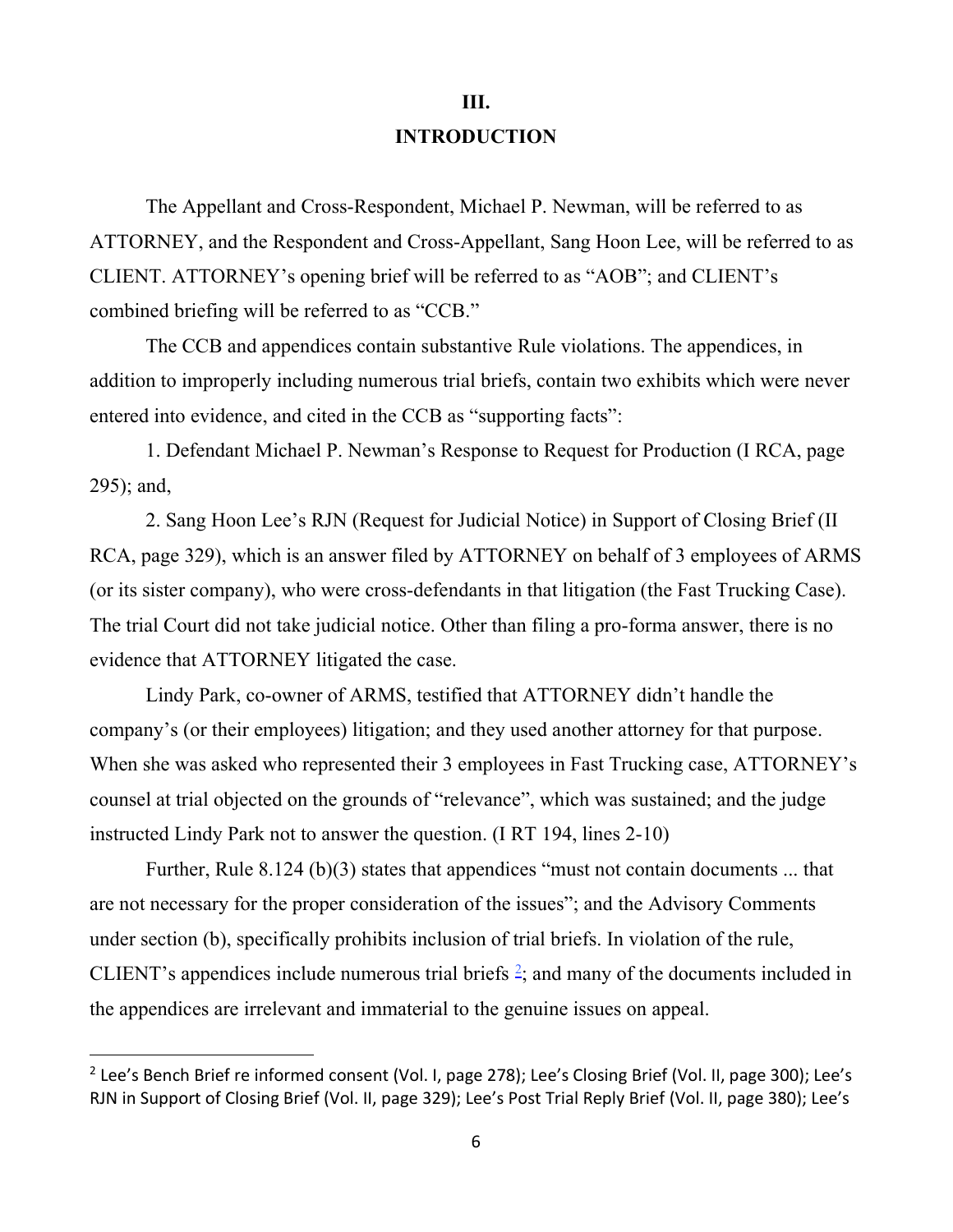<span id="page-6-0"></span>CLIENT's Introduction, after page 1, (CCB  $\omega$  pages 2-4) mostly contains argument, disguised as facts, and are not supported in the record. His introduction is, at best, misleading and should be ignored.

CLIENT's "Factual Background" (CCB @ pages 8-40) and section titled "Findings of the Court and Undisputed Evidence Proved LEE's Fraud Claim" (CCB  $\omega$ ) pages 40-45) is also mostly improper "argument."

The "Factual Background" cites each the Court's 27 findings verbatim. Below each numbered heading, as to each material, contested finding, is argument; and his "supporting evidence" is unsupported by the record, and rarely includes conflicting or unfavorable evidence, or distorts the the record as a whole.

CLIENT's "Legal Argument" (CCP  $\omega$  pages 46-57), is often not responsive to the genuine issues presented in AOB. The case law and legal authority he cites is not on-point, or the analysis does not support his arguments, and is generally disingenuous.

It would be difficult to controvert within the word count limits, CLIENT's numerous misstatements of fact; his failure to include conflicting, credible, unfavorable, evidence; and his confusing, conclusory and misleading legal arguments. Because they (hopefully) are apparent on the briefing's face and the actual record, ATTORNEY will not attempt to do so below, opting instead to limit his argument to the genuine, material issues on appeal.

#### **IV.**

## **OPPOSITION TO LEE'S LEGAL STANDARD OF REVIEW**

#### FOR THE APPEAL

CLIENT's proposed standard of review for the statutory construction of the applicable one-year statute of limitations for conversion, is "substantial evidence to support the judgment" (CCB at pages 5-6); and the case authority cited in support is not on on point. CLIENT completely ignores the California Supreme Court holding in the leading case involving the

Trial Brief (Vol.II, page 196); Newman's Trial Brief (Vol. I, page 218); Newman's Closing Brief (Vol. 2, page 341); and Newman's Post-Trial Reply Brief (Vol. II, page 399).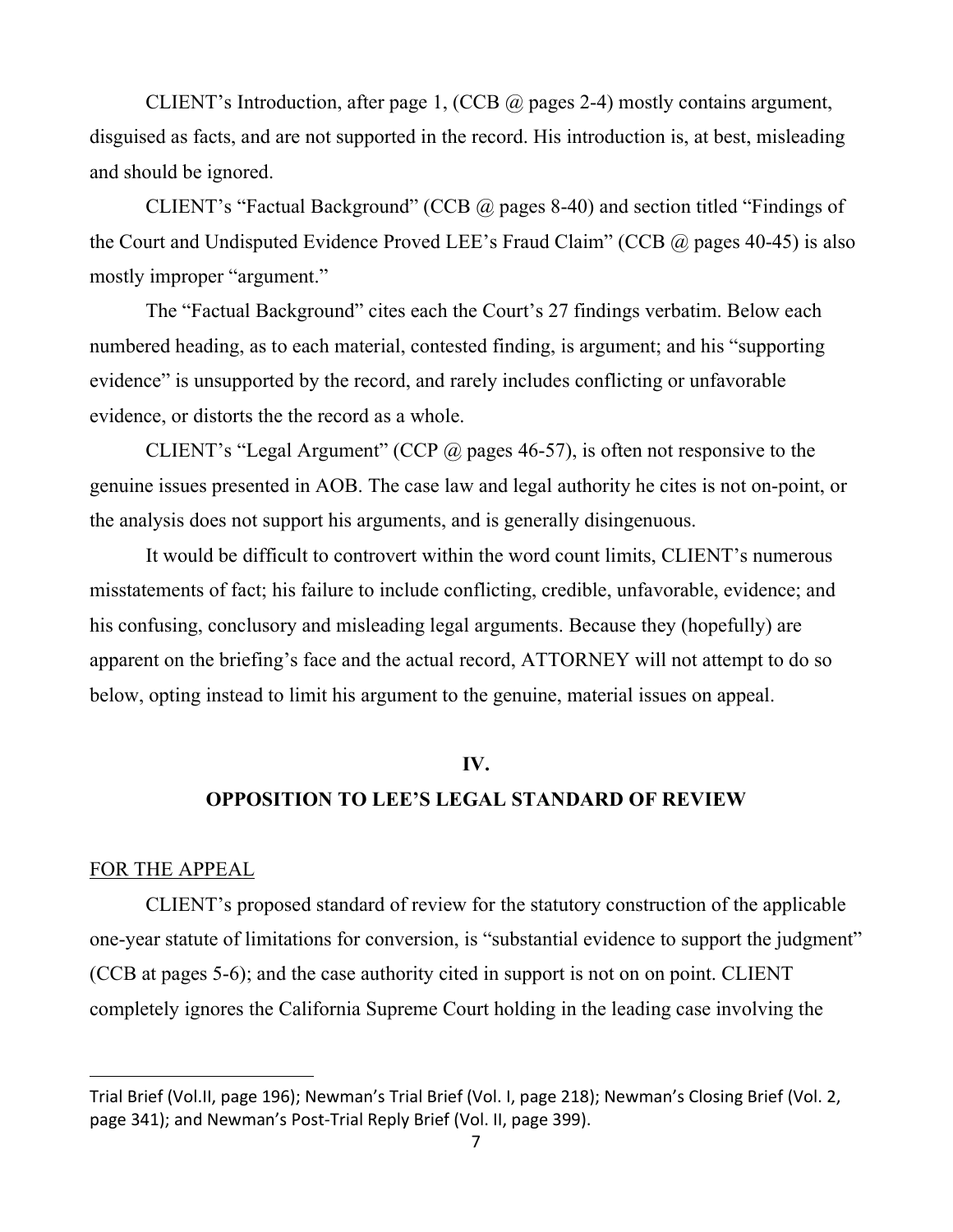<span id="page-7-0"></span>same legal question at bar: *Lee v. Hanley* (2015) 61 Cal. 4th 1033, 1036, which states "[w]e review de novo questions of statutory construction."

CLIENT's also fails to address any of the other cases cited in the AOB's Standard of Review (pages 6-7), requiring the de novo standard in cases, where there are mixed questions of law and fact, or when legal issues predominate.

ATTORNEY does acknowledge, as he did in his AOB, that there is a sufficiency of evidence issue raised on appeal (whether the elements of conversion were proven by substantial evidence (AOB, page 7, footnote  $# 1$ ). As to those two issues only, the standard of review is substantial evidence and abuse of discretion.

Whether the admission of evidence of legal malpractice/breach of professional ethics over the denied objections raised in his Motion in Limine was prejudicial error is subject to the "abuse of discretion" legal standard. *See Kinda v. Carpenter* (2016) 247 Cal. App. 4th 1268, 1281)

"Failure to acknowledge the proper standard of review might, in and of itself, be a concession of a lack of merit." *James B. v. Superior Court* (1995) 35 Cal. App. 4th 1018, 1021.

ATTORNEY suggests that the Court of Appeal adopt the AOB's standard of legal review.

### FOR THE CROSS-APPEAL

As to the trial Court's finding that CLIENT failed to meet his burden of proof on his fraud claim, and the appropriate standard of legal review on appeal, ATTORNEY would add the following to the CCB "Legal Standard for the Appeal":

It is the duty of an appellant who claims insufficiency of the evidence . . . to demonstrate that there is no substantial evidence to support the challenged findings. *In re Edwards' Estate* (1959) 173 Cal.App.2d 705, 711, 344 P.2d 89.) Under the substantial evidence test, the court views the evidence in a light most favorable to the respondent. *Orange County Employees Assn. v. County of Orange* (1988) 205 Cal.App.3d 1289, 1293.) All conflicts must be resolved in favor of the respondent, and all legitimate and reasonable inferences indulged in to uphold the verdict if possible. . .. The power of the appellate court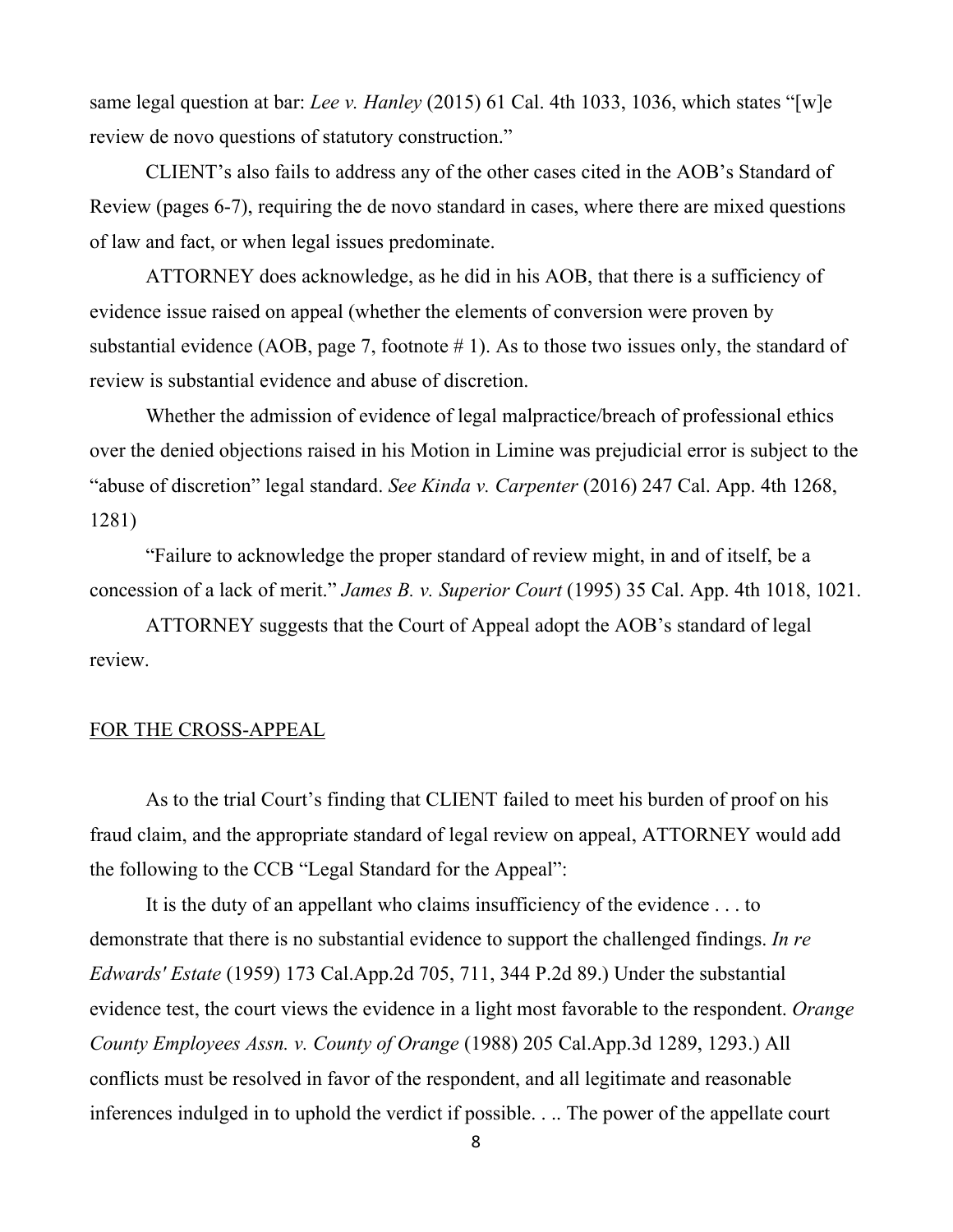<span id="page-8-0"></span>begins and ends with a determination as to whether there is any substantial evidence which will support the conclusion. *Crawford v. Southern Pac. Co.* (1935) 3 Cal.2d 427, 429.

CLIENT also claims under the "Legal Standard for the Cross Appeal" that "Newman Waived His Right to Claim That the [fraud] Judgment Was Not Supported by Substantial Evidence." (CCB at pages 7-8)

Frankly, the "waiver" assertion makes no sense. In support, CLIENT states that the AOB did not raise issues or argument relating to the cross-appeal. Secondly, he claims that "attorney fails to make any substantial effort to present evidence contrary to his positions", and fails to "set forth all of the material evidence on point", warranting a waiver of his rights on appeal.

It is axiomatic that an appellant need not, indeed should not, raise those issues or facts or findings in an AOB, before a cross-appellant files an opening brief.

Furthermore, unlike the CLIENT's purported statement of facts, the AOB cites, often verbatim, or accurately summarizes, all the relevant and material documents, and the testimony of the witnesses at trial, whether favorable, unfavorable or neutral.

Notwithstanding ATTORNEY having no duty to state facts in his opening brief not relevant to his appeal, in anticipation that CLIENT would rely on many factual "red herrings" and non-issues<sup>[3](#page-8-1)</sup> in his CCB, as he did at trial, the AOB's lengthy statement of facts did include those factual parts of the record.

For example: (1) Korean being CLIENT's native language, although there is no evidence he didn't understand any of the attorney-client communications—written or oral; (2) that ATTORNEY occasionally used ARM's employees as translators, although there is no evidence that any translation was incomplete or inaccurate; (3) the entire convoluted genesis of the "130K" reimbursement of ARMS document and it's three iterations; although it was not prepared by ATTORNEY; he tried to protect CLIENT's interests from being bound by the document which was not signed by ARMS and is of dubious legality; and it is not relevant to either conversion or fraud; (4) the possible misclassification of CLIENT as an independent contractor based on a document prepared by ATTORNEY before he was retained to represent CLIENT, when the law was not settled; although it also had no relevance to conversion or

<span id="page-8-1"></span><sup>&</sup>lt;sup>3</sup> See AOB at page 13, footnote No. 4.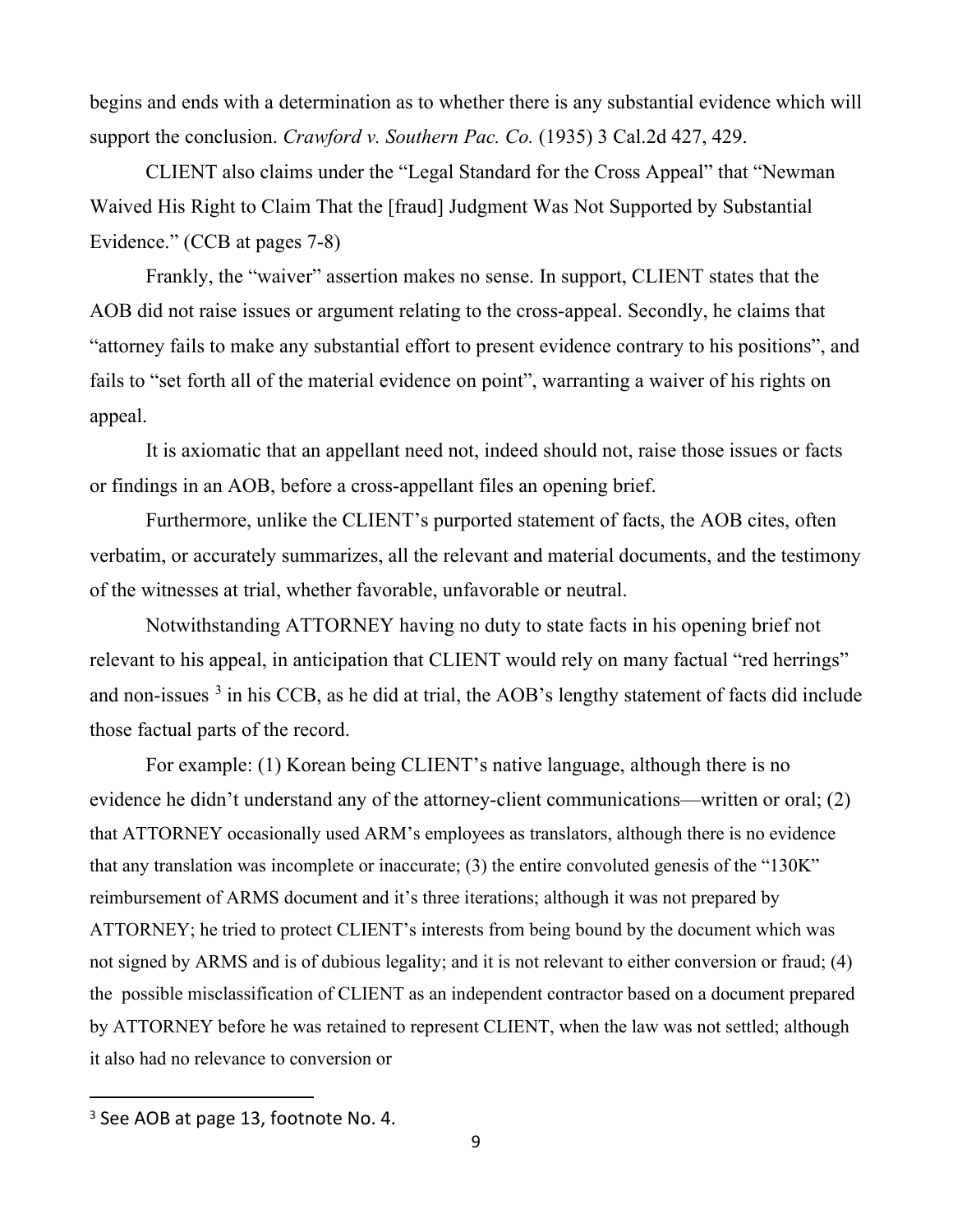<span id="page-9-0"></span>fraud<sup>[4](#page-9-1)</sup>; (5) that ATTORNEY had no prior personal injury experience when he undertook to represent CLIENT, and didn't understand some of his ethical duties concerning the required disclosures in a contingency fee retainer that fees are negotiable (which he acknowledged at trial: AOB at page 16); although CLIENT suffered no damage or prejudice because the 15% attorney fee he paid, was much less that the standard fee of 33%—a fact that was recognized and discussed between LEE and Lindy Park (AOB at page 23), and ATTORNEY obtained the best possible outcome: the insurance policy tender of one million dollars. Further, it is not relevant to the claim of conversion or fraud.

CLIENT's entire waiver argument is not remotely responsive to the appropriate legal standard for review of the cross-appeal; and there is no basis for a waiver of any of ATTORNEY's rights on appeal.

#### **V.**

# **REPLY TO LEE'S "FACTUAL BACKGROUND" (CCB at pages 8-40) AND "FINDINGS OF THE COURT AND UNDISPUTED EVIDENCE PROVED LEE'S FRAUD CLAIM" (CCB at pages 40-45)**

On appeal, the party's briefs must set forth, discuss, and analyze all the evidence on that point, both favorable and unfavorable. *See Doe v. Roman Catholic Archbishop of Cashel & Emly* (2009) 177 Cal.App.4th 209, 218.)

An appellant is required to provide proper citations to the record. *See Critzer v. Enos*  (2010) 187 Cal.App.4th 1242, 1258, fn. 12 [noting the brief did not comply with Cal. Rules of Court, rule 8.204(a)(1)(C) in that it failed to contain "proper citations to the appellate record"].) It is well established that an appellant who fails to provide proper citations to the record to support appellate claims may be deemed to have forfeited such claims. *See e.g.*, *South County Citizens for Smart Growth v. County of Nevada* (2013) 221 Cal.App.4th 316, 331 [the failure

<span id="page-9-1"></span><sup>4</sup> Indeed, CLIENT's counsel at trial advised the trial Court that it would be difficult to litigate the classification issue, and that ARM's provided similar benefits he would have received under worker's compensation (salary, transportation to medical appointments). The Court agreed. (III RT at pages 607-608). There is no evidence that CLIENT was harmed by the potential misclassification; it is unrelated to any allegations in his complaint, and not relevant to proof of any of his causes of action on appeal. The entire alleged misclassification issue is another "red herring."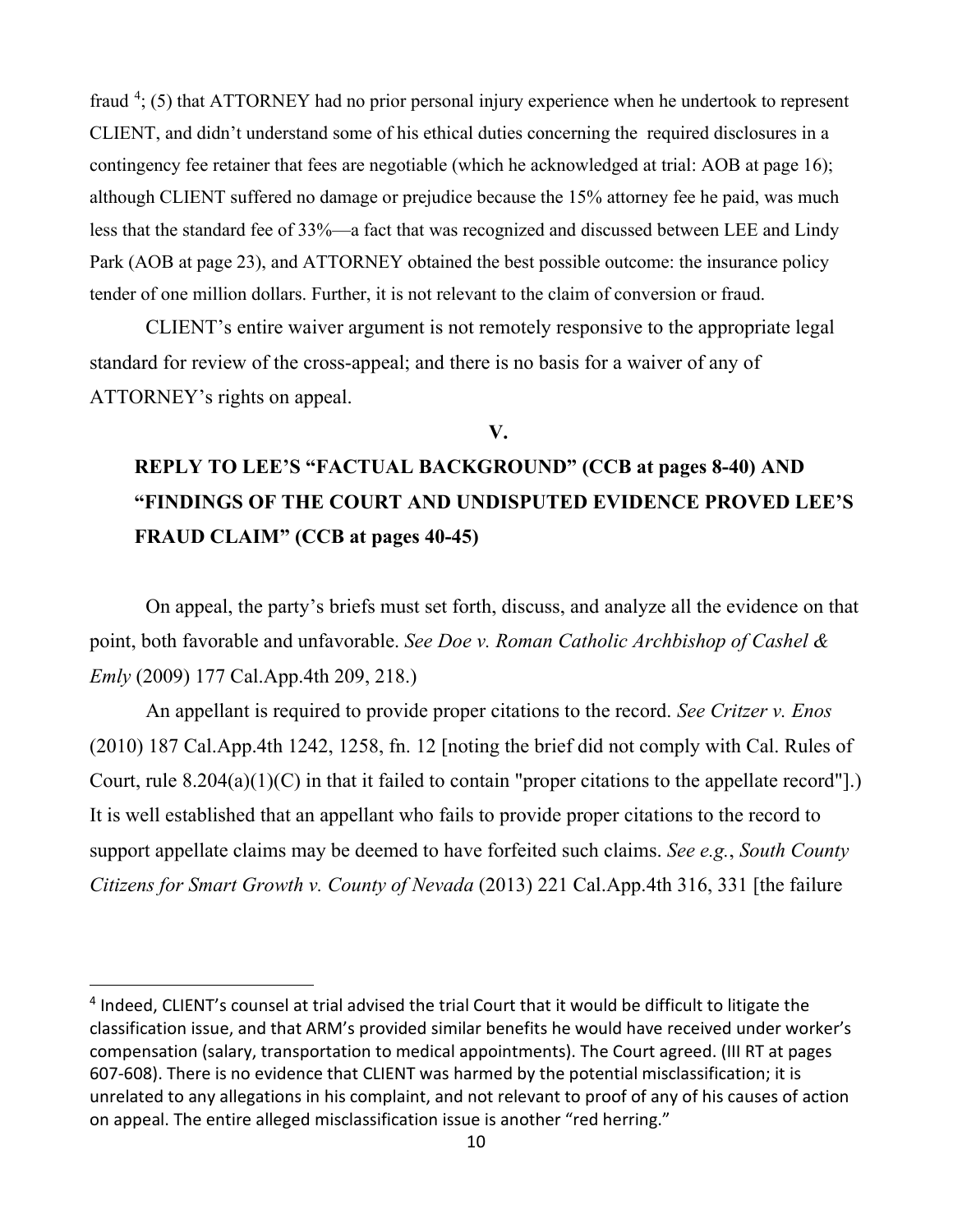to present argument with references to the record results is a forfeiture of any assertion that could have been raised].

CLIENT's briefing does not contain a genuine "statement of facts." The "factual background" consists of an unnecessary, verbatim recitation of each of the Court's 27 numbered findings spanning 31 pages (CCB pages 9-39), followed by a claim of "supporting evidence", and long-winded opinions and circular argument, which is palpably misleading, conclusory, and mostly unsupported by the record as a whole. The CCB's unabashed, reductive statement in the CCB titled section: "Findings of the Court and Undisputed Evidence Proved Lee's Fraud Claim", is a perfect example.<sup>[5](#page-10-0)</sup>

The CCB misses the mark. The gravamen of the issues on appeal is not whether the trial Court made the 27 numbered findings cited in the CCB, but rather whether the trial Court's relevant findings <sup>[6](#page-10-1)</sup>, and judgment of conversion, is time-barred; and, if not, whether they are supported by substantial evidence (or, alternatively, whether a new trial is warranted because of prejudicial error).

It appears to this author that many if not most of the material, contested findings of the trial Court and the "supporting evidence" citations, are derived from CLIENT's trial briefs, and could have been "copied and pasted." The "supporting evidence" cited does not include indeed it ignores— conflicting or unfavorable documentary and testimonial evidence, it is inconsistent with the record as a whole, and is entirely unreliable.

Another tactic to distort the record employed by CLIENT, and incorporated by the trial Court in many of its findings, is to take out of context, benign facts, and twist and slant them to take on an unintended meaning.

<span id="page-10-0"></span><sup>&</sup>lt;sup>5</sup> The trial Court found ATTORNEY did not commit fraud, and there is no credible evidence to the contrary, as discussed in the Argument section VII. (c) below.

<span id="page-10-1"></span><sup>&</sup>lt;sup>6</sup> In his AOB and in this reply, ATTORNEY argues that most of the Court's findings are gratuitous, and not dispositive of whether the elements of conversion, and the pertinent complaint allegations, were proven by substantial evidence.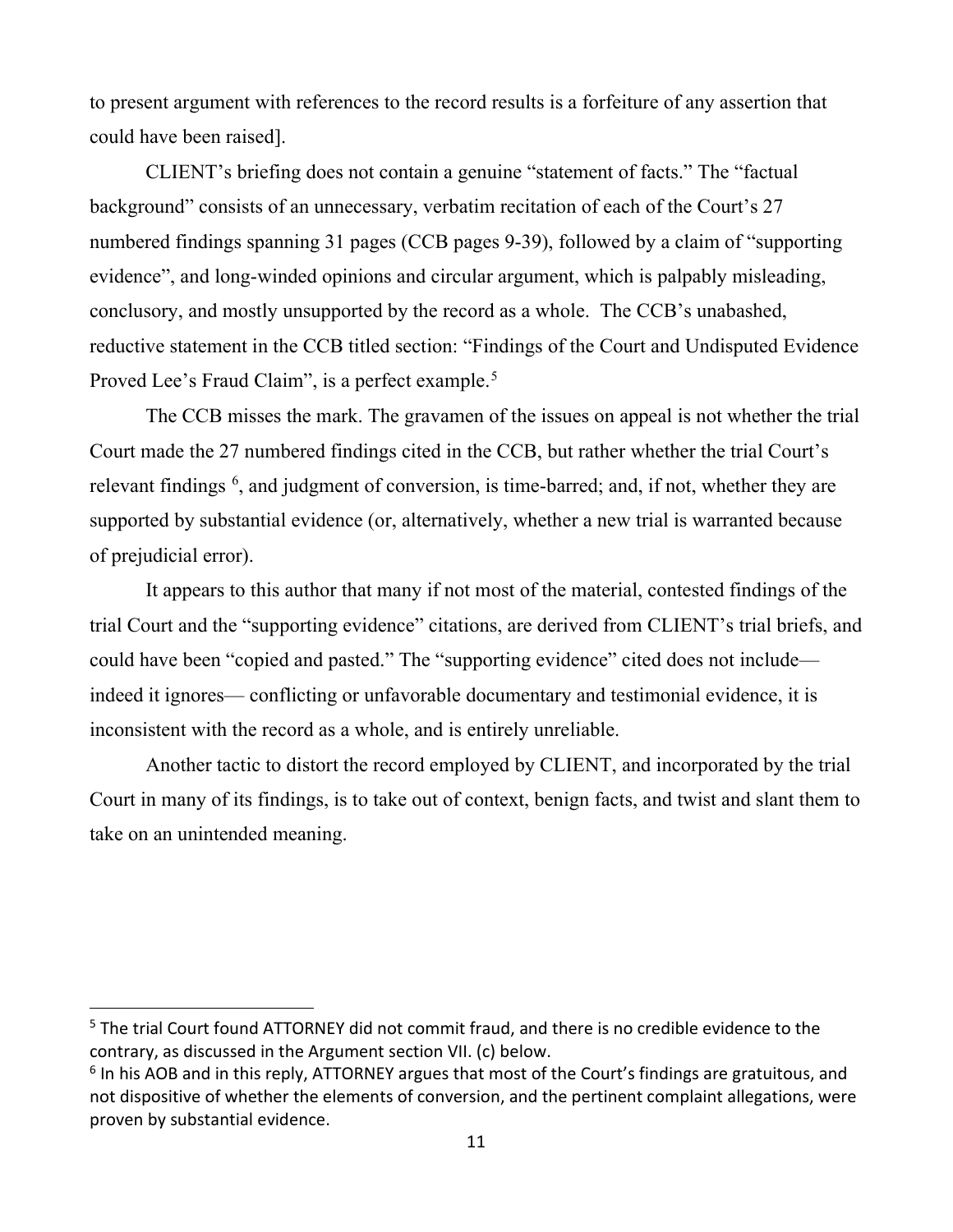A sampling of examples demonstrates the unreliability of the CCB's statement of facts, and the trial Court's findings, generally:  $<sup>7</sup>$  $<sup>7</sup>$  $<sup>7</sup>$ </sup>

1. The trial Court found that "[t]throughout the time NEWMAN worked on LEE's claim, NEWMAN took direction exclusively from the owners of ARMS. Prior to getting control of the settlement funds, NEWMAN never discussed his retainer agreement or his fees with LEE" (CCB at page 25, heading  $\#$  17).

The undisputed evidence is that ATTORNEY never received any direction from ARMS other than to do the obvious: contact the adverse party's insurance company at the outset of his representation of CLIENT. (I RT, pages 83-84; page 128, lines 11-16; page 255, lines 6-11); and CLIENT expressly authorized ARMS (through Lindy Park) to act on his behalf as his representative when communicating with ATTORNEY, and he relied on and trusted her to always be truthful. (II RT page 367, line 26 to page 368, line 8; and page 342, lines 24 to page 343, line 5). Moreover, the 15% retainer agreement was faithfully translated in Korean to CLIENT by Ilhwan (a/k/a) Kim, the Vice President of ARMS; he signed and initialed each page; and he understood ATTORNEY would receive 15% under its terms. (AA 4;15% retainer) (I RT page 58, line 22 to page 59 line 3; II RT page 449, lines 5-9) (II RT page 449, line 28 to page 450, line 2; page 452, lines 18-18)—and all of this occurred before the insurance company made an offer of settlement (I RT page 141, lines 13-15).

2. The trial Court found that "LEE was required to use NEWMAN's services and did not have a meaningful opportunity to retain outside counsel." (CCB at 17, heading  $\# 8(d)$ )

The undisputed record is that CLIENT chose to use ATTORNEY to represent him, and he knew that he had the option to retain another attorney (II RT at page, 369), and he knew his interests were potentially adverse with ARMS and he could sue the company if he used another attorney, but he elected, out of a sense of loyalty and the benefits of doing so, not to sue ARMS and use ATTORNEY; and in exchange, he benefited from the company continuing to pay his

<span id="page-11-0"></span><sup>&</sup>lt;sup>7</sup> References to the Court's findings will track the CCB's page and the finding's heading #, rather than the Statement of Decision. The record that support the facts below, which controvert the findings, are included in the AOB, or in the supplemental facts in section VI. below, and are not always cited again here to avoid duplication. In some instances, herein, the COA is referred to pages in the AOB'S statement of facts, in lieu of the record.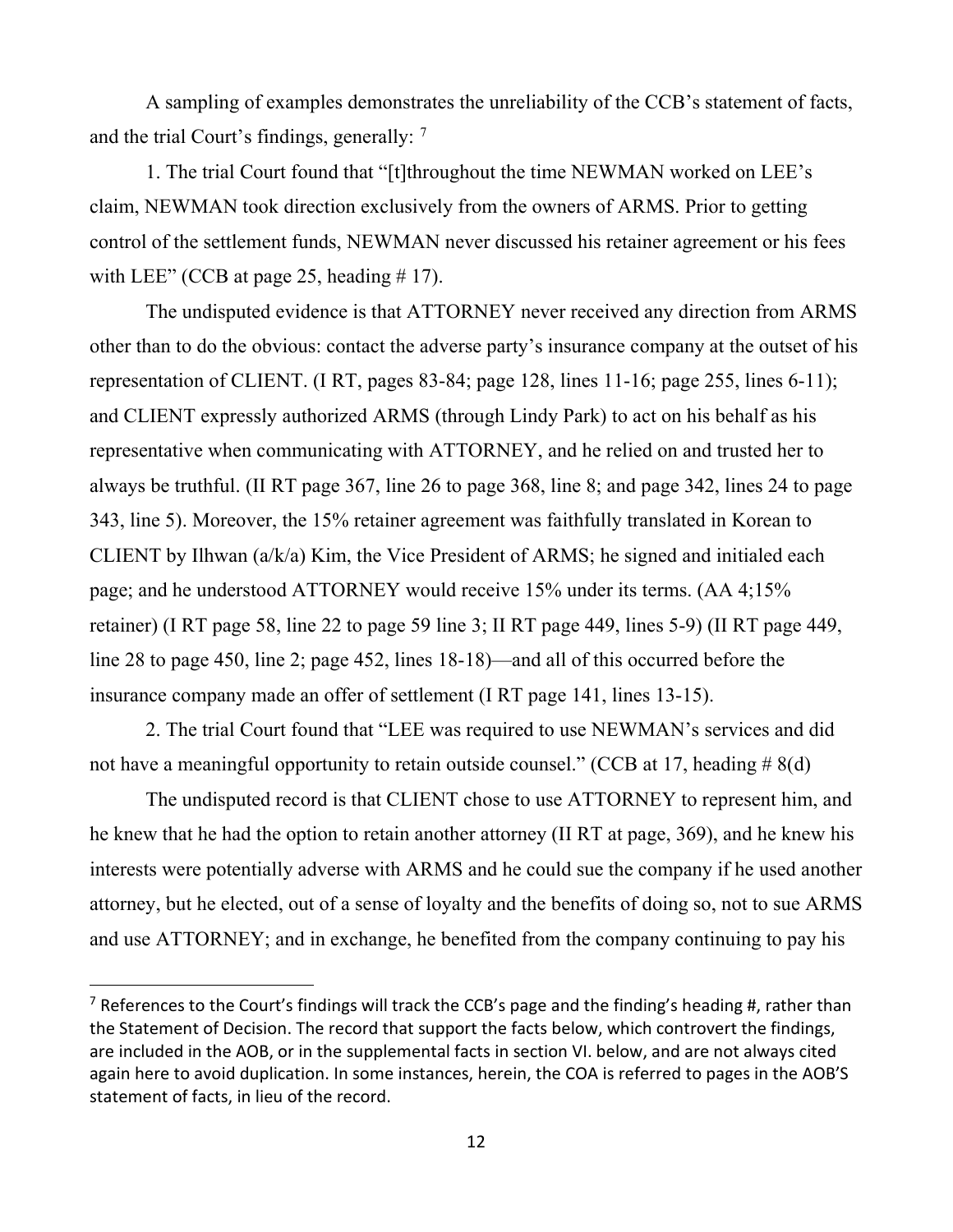<span id="page-12-0"></span>salary, and provide other benefits, including him paying a substantially below market contingency fee if he elected to use ATTORNEY (15% v. 33%). (I RT at pages 194-196) (II RT at pages 287; and pages 341-342; 369, lines 7-10)

3. The trial Court found that "NEWMAN was able to obtain \$1 million settlement offer with one or two phone calls to the insurance adjuster." (CCB at page 24; #15).

There is no evidence to support this finding. On the contrary, the undisputed (and only) evidence is that ATTORNEY did not keep time records in the contingency fee case, and when asked by CLIENT's counsel at trial "if it was safe to say you put in 30 hours or less", ATTORNEY testified that it was "a lot more than that." (I RT at page 105, lines 2-8).

Moreover, ATTORNEY had to overcome the insurance company's position that CLIENT was 50% comparatively at fault; and, in anticipation of litigation, he prepared a rough draft of a civil complaint. (I RT at pages 43-45; III RT page 511, lines 14-23) (I RCA at page 21; Complaint). Furthermore, there was no competent testimony, expert or otherwise, that the 15% retainer and the fee paid was unreasonable, or unconscionable. Of course, as with most of CLIENT's protestations, this too, even if actionable, would have been a time-barred claim.

4. The trial Court found that "In doing work for ARMS, NEWMAN would not always identify his affiliation with the company in dealing with third parties and would, on occasion, use the designation "Law Offices of Michael P. Newman." (CCB at page 11, heading # 4)

Nowhere in the record is there any suggestion that this was misleading or improper in any instance. [8](#page-12-1) In his representation of CLIENT, ATTORNEY's retainer used his private law office address, personal phone number, private email and webpage, and *no* contact information of ARMS. This was consistent with his private representation of CLIENT, and gave him further actual notice that ATTORNEY was not representing him in his capacity as ARMS attorney (AA 14;15% Retainer).

<span id="page-12-1"></span><sup>&</sup>lt;sup>8</sup> That an in-house attorney who also maintains a private practice can, occasionally, ethically alternate addresses, depending upon the circumstances. This proposition is arguably within the common knowledge of attorneys, and not reasonably subject of dispute. The Court of Appeals could consider taking judicial notice. *See* Cal. Evid. Code Section 452 (g) & (f).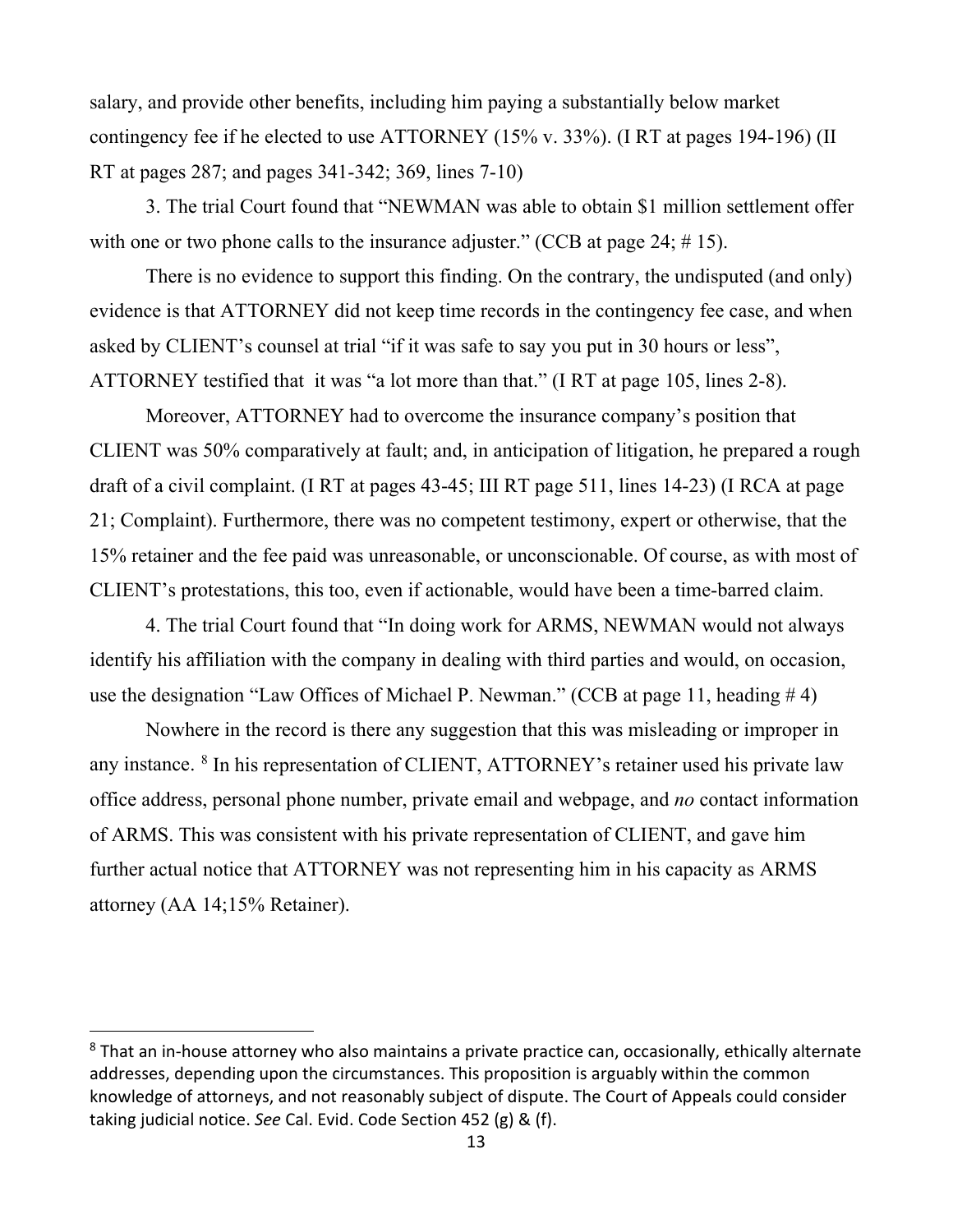This fact is also contrary to the Court's finding that on August 2, 2016, ATTORNEY "for the first time, provided LEE with a card showing that he had a law practice separate from his employment with ARMS. (CCB at pages 37-38, heading No. 25)

5. The trial court found that "[b]y the end of 2015, NEWMAN knew that the ... insurance carrier was likely to make a policy limits or near policy limits offer of \$1,000.000.: (CCB at 19, # 10)

Notwithstanding CLIENT's "supporting evidence", there is no evidence in the record to support this finding. On the contrary, the adjuster notes that CLIENT obtained in discovery, clearly shows that the insurance company didn't even consider ATTORNEY's settlement offer as of February 9, 2016; and didn't have the authority to settle within policy limits until thereafter. (II RCA 142; Notepad Detail Note 2016; at pages 151; 161)

6. The Court found that "NEWMAN ... would, at the direction of the owners of ARMS (Park and Hudrlik) represent owners, employees and contractors of ARMS in legal matters ...and did not require a separate retainer, and did not collect fees from the employees/contractors." (CCB at page 11, heading  $\# 3$ )

In CLIENT's commentary that follows, he states: "...LEE is the only one for which NEWMAN demanded compensation over his [ARM's] salary" (CCB at page 13). Here he tries to create the false impression that ATTORNEY wasn't representing CLIENT privately, for which he expected renumeration under his 15% retainer.

This is inconsistent with the record. Lindy Park testified that ATTORNEY didn't handle the company's (or their employees) litigation; and used another attorney for that purpose. (I RT 194, lines 2-10)

7. The trial Court found that: "[o]n March 16, 2016, LEE signed the insurance release and the final ARMS/LEE agreement in which LEE waived claims against ARMS in addition to agreeing to reimburse ARMS \$130,000.00 from the settlement funds" ... and that "NEWMAN never disclosed he intended to take \$150,000 from the settlement funds. If NEWMAN had disclosed that fact, LEE would never had signed the ARMS/LEE reimbursement agreement. (CCB at pages 25-26, # 18).

At trial, Lee said he was "confused"; he categorically denied that ARMS was entitled to \$130,000.00; and reiterated that he told ATTORNEY not to pay ARMS until he authorized the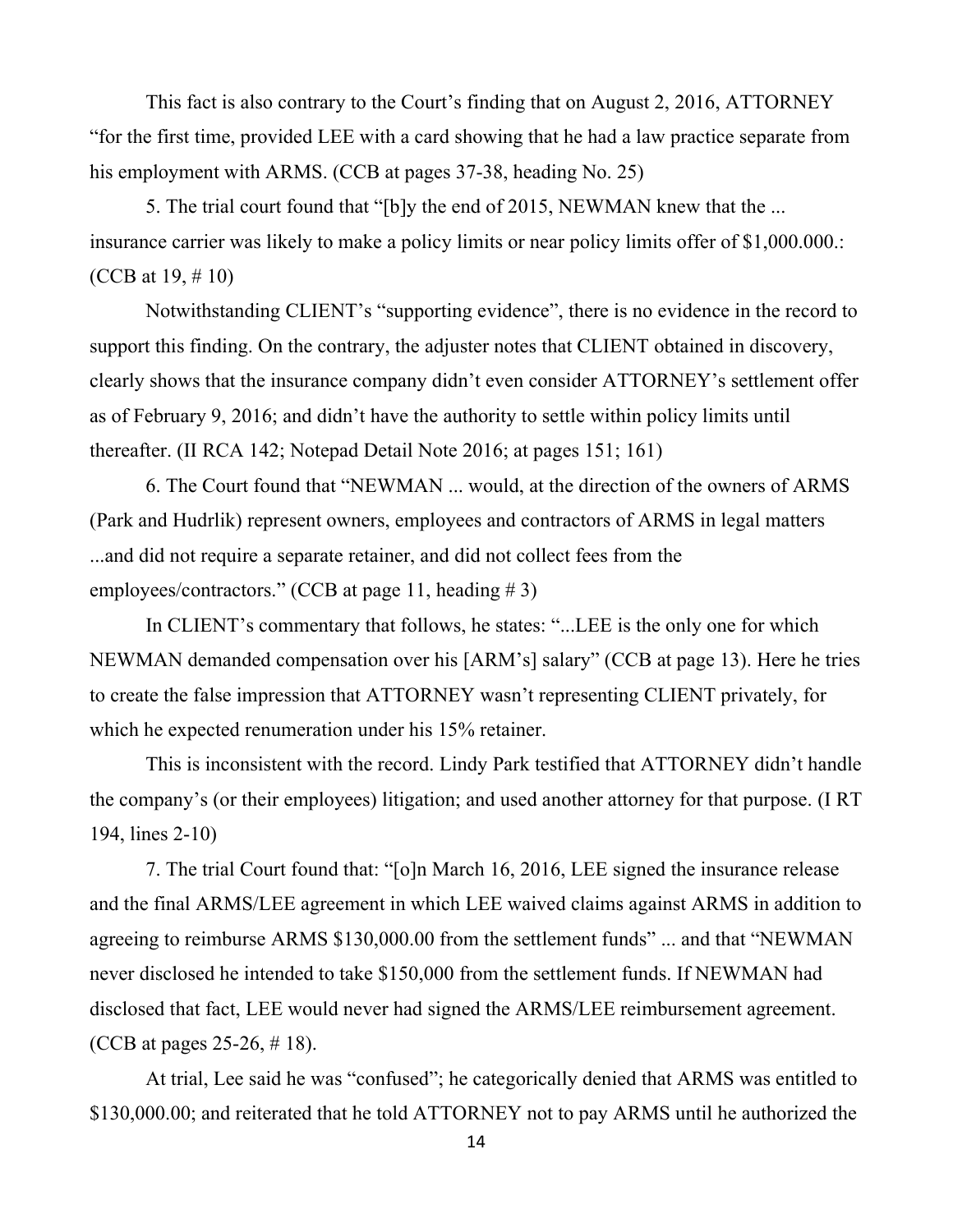payment—which he never did; and he testified that the "amount was much less than \$130,00.00." (II RT at page 372, line 16 to page 373, line 8). ATTORNEY testified that he told him that the amount was about \$60,000.00 (III RT page 483, line 2, to page 484 line 1)

Other relevant parts of the record which CLIENT and the Court ignore: (a) the 15% retainer, which CLIENT signed after a faithful translation of all its material terms is disclosure of his intent; (b) Lindy Park's email ("Newman Keeps" the 15% (AA-7); (c) the CLIENT had refused to sign the previous iterations of the agreement to reimburse ARMS, and ARMS didn't know why (1 RT pages 61-62; 216-217; II RT page 329). In fact, CLIENT testified that he didn't have to pay ARMS back, and didn't object to paying a 15% contingency fee (I RT page 235; III RT page 524-527); (d) CLIENT signed the 130K agreement after it was amended by ARMS to include the payment of \$130,000.00 (a/k/a 130K agreement) at the signing of the insurance release (III RT at pages 522-523), only *after* he and with Lindy Park agreed at the time of settlement that he would pay ARMS 130K (II RT at page 287, lines 17-21); (e) the amended 130K agreement was prepared by ARMS, and not by ATTORNEY (AOB at pages 20-21); and it was not signed by ARMS at the time it was presented at the release's signing by the translator, as a favor requested by David Hudrlik, and it was grabbed off the table by ATTORNEY (III RT pages 522-523) (II RT PAGE 469, line 28 to page 471, line 2) to protect CLIENT from himself (AOB pages 20-21); and it was of dubious enforceability because it was not signed, and possibly constituted illegal fee-splitting (AOB at pages 25-26); (f) as to whether CLIENT would have never signed the 130K agreement based on what he knew or didn't know is rank speculation and entirely self-serving; and (g) CLIENT instructed ATTORNEY not to pay ARMS on two occasions, up through and including their last meeting, when the representation ended. (I RT page 235, lines 6-28; pages 99-100; and 158-159; III RT page 532)

8. The trial Court's finding # 26 (CCB at page 39) states that ATTORNEY drafted the 130K amended agreement. The credible evidence establishes that amendment providing for the payment of \$130,000.00 was added by other key employees of ARMS, and not ATTORNEY, at the request of Lindy Park (see her Email dated January 21, 2016: "make a separate contract for the salary to be paid back from the winnings") (AA 7) ( I RT page 61-62; pages 145-147; and III RT page 508).

15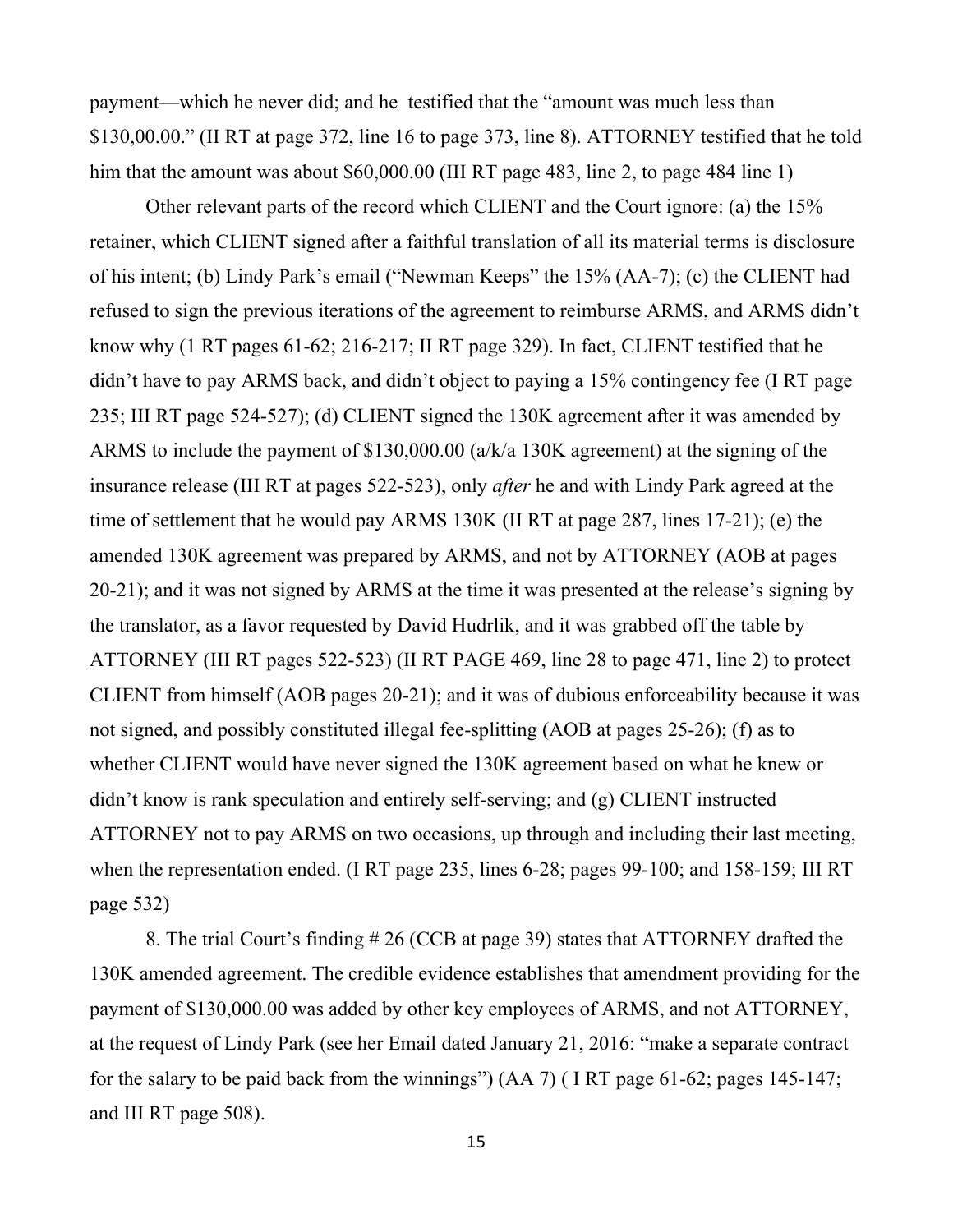9. The trial Court found that "[p]rior to the receipt of the settlement funds, NEWMAN had never raised the issue of fee splitting or his intent to keep \$150,000.00 from the settlement funds." (CCB at pages 34-35, # 22)

The undisputed evidence is that the fee splitting issue never arose until after the receipt of the settlement funds, when ARMS improperly sought to participate in his fees. ATTORNEY's prior intent to be paid 15% is discussed in example # 7 above, and throughout the AOB's facts.

10. The trial court found that "...NEWMAN agreed that ARMS would be paid reimbursement of \$130,000 and NEWMAN would accept a flat fee of \$20,000 from LEE's settlement ... LEE demanded the return of the specifically identified sum of \$130,000, and NEWMAN refused." (CCB at 46)

ATTORNEY only considered reducing his 15% attorney fee, if he was unable to achieve substantial medical lien reductions. (I RT at page 59, line 25 to page 60, line 24) (III RT page 542, lines 5-22).

CLIENT's email (in English) to ATTORNEY on August 23, 2016 *after* disengagement and payment of attorney's fees, did not demand return of attorney fees; he only wrote "I have some questions that came up now that my case was settled. I would appreciate your giving me answers." (AA 15; Email from Client to ATTORNEY dated August 23, 2016)

There is no evidence, let alone "substantial evidence", to support either of these findings, both of which are essential to a judgment of conversion.

Most of the Court's unsupported findings, which are controverted here or not addressed, are dicta, because they are not dispositive of conversion or fraud. [9](#page-15-0)

<span id="page-15-0"></span> $9$  The factual gravamen of the conversion claim is whether the 130K was CLIENT's property, which ATTORNEY refused to return on demand; and the factual and legal issues raised are whether there is substantial evidence CLIENT proved the elements of conversion, and or the fee dispute is timebarred. As to these material issues, there are almost no trial Court findings which are directly on point or dispositive of conversion or fraud, even if proven. ATTORNEY only addresses some of them here in an abundance of causation this Court may feel otherwise; and to show the general unreliability of the findings themselves based on the record.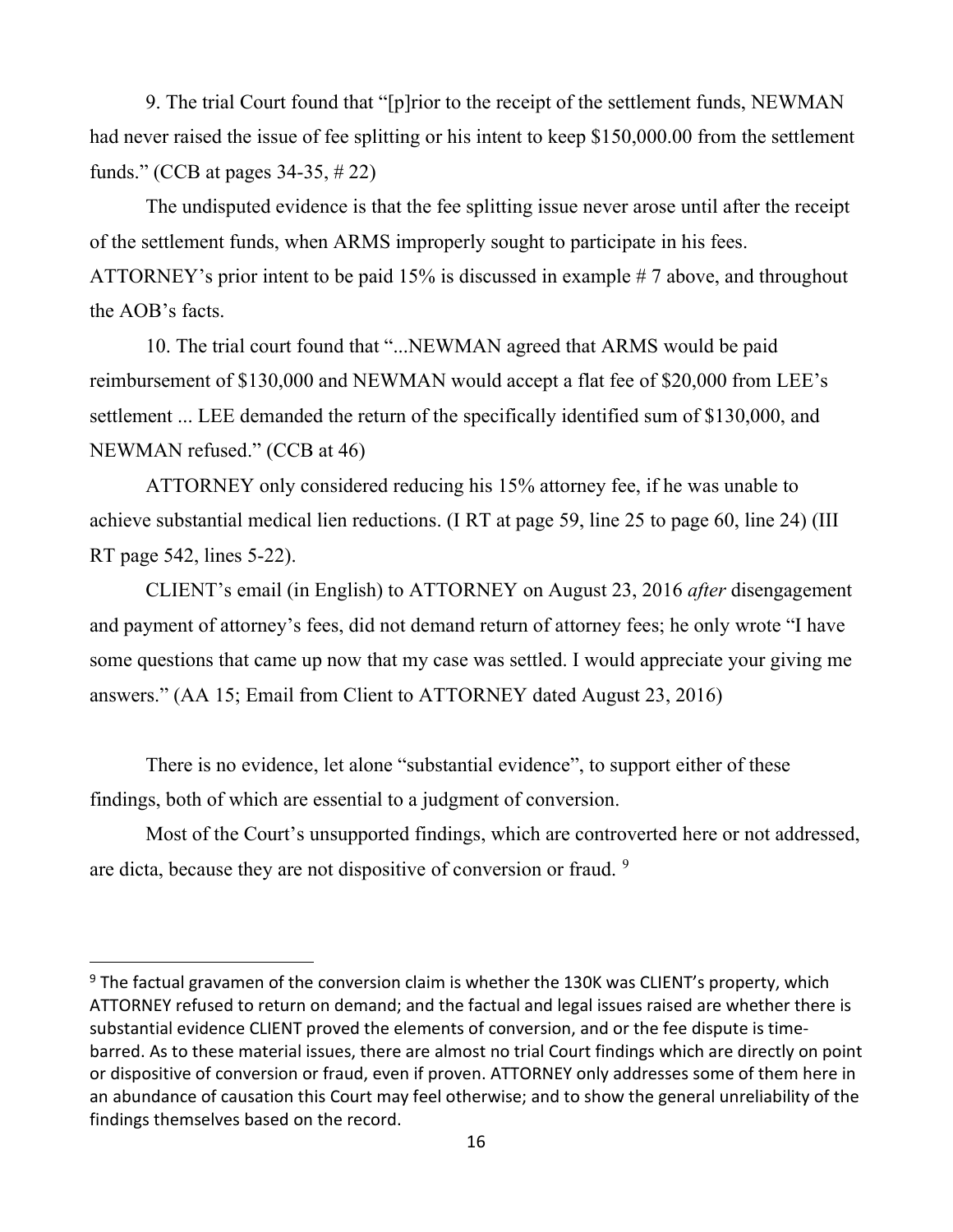<span id="page-16-0"></span>ATTORNEY suggests that the Court reject CLIENT's statement, and adopt the accurate statement of facts in his AOB, as supplemented above and below.

### **VI.**

## **SUPPLEMENTAL FACTS TO THE CROSS APPEAL**

#### 1. FRAUD CLAIM

CLIENT's Complaint's alleges that ATTORNEY committed fraud in his Second Cause of Action (AA 16, pages 37-38). The two specific misrepresentations he claims ATTORNEY knew were false, upon which he relied, causing him harm are:

1. "Defendant represented to Plaintiff that he would accept a fee of \$20,000.00 for the legal services provided" (Complaint allegation # 23); and,

2. "Defendant represented that he would use \$130,000.00 from the settlement proceeds to pay Arms." (Complaint allegation  $# 24$ )

In CLIENT's brief, he represents as a fact, that the "Undisputed Evidence Proved Lee's Fraud Claim." (CCB at page 40).

There is no evidence in the record that either of these alleged misrepresentations, essential to proving fraud, ever occurred; or that the undisputed evidence, outside of the complaint, proves his claim of fraud.

## 2. THE 130K AGREEMENT: WHAT ATTORNEY KNEW AND WHEN HE KNEW  $\Pi^{10}$  $\Pi^{10}$  $\Pi^{10}$

ATTORNEY not only didn't prepare the 130K agreement, but was unfamiliar with its terms. The reimbursement agreement was made entirely between CLIENT and ARMS.

<span id="page-16-1"></span> $10$  The 130K matter, along with the many other non-issues in the CCB, raises the question: should it even be addressed by ATTORNEY. Because the CCB goes down that rabbit hole, the author feels compelled to briefly reply, rather than ignore disingenuous arguments.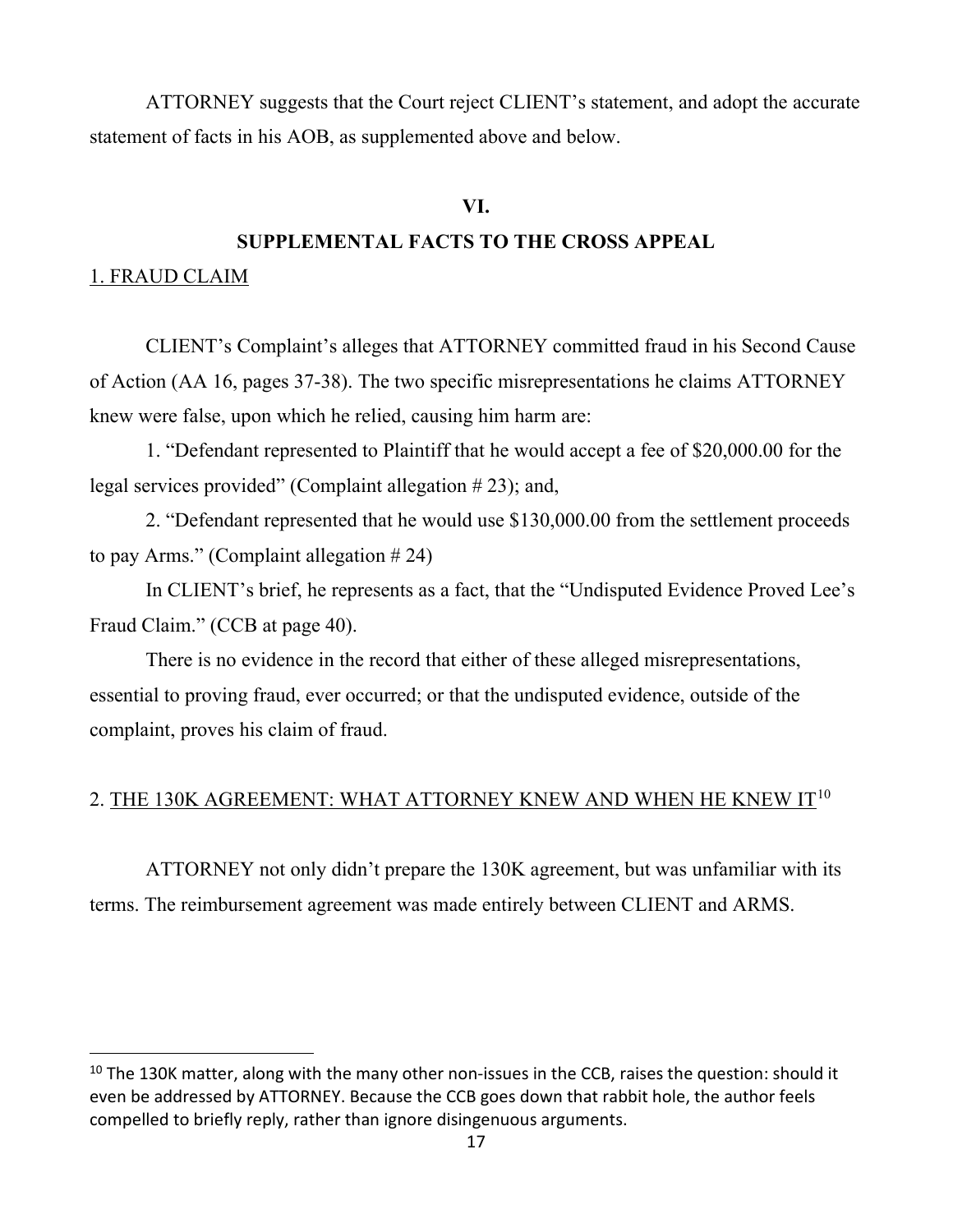<span id="page-17-0"></span>In response to ATTORNEY's March 28, 2016 letter (AA11; Letter from Attorney to Client, March 28, 2016), CLIENT met with him with a translator present. They conversed about his 15% fee, and the 130K ARMS document.<sup>[11](#page-17-1)</sup>

CLIENT testified that ATTORNEY wasn't familiar with his separate, side-agreement to pay ARMS 130K; and that he "took it for granted" that ARMS would get 15%, and that ATTORNEY and Lindy Park discussed the matter; and the agreement that ARMS would get paid out of ATTORNEY's 15% fee was entered into between CLIENT and ARMS, and not with him and ATTORNEY (II RT at page 373, lines 9-13; page 374, lines 19-28; and page 375, lines 1-9)

#### 3. CONTROL OF LEE'S PERSONAL INJURY CASE

The undisputed evidence is ATTORNEY never received any direction from ARMS other than the obvious: to contact the adverse party's insurance company at the outset of his representation of CLIENT. (RT I, pages 83-84; page 128, lines 11-16; page 255, lines 6-11)

## 4. ARMS DID NOT USE NEWMAN TO HANDLE LITIGATION CASES

Lindy Park testified that ATTORNEY didn't handle the company's (or their employees) litigation; and used another attorney for that purpose. (I RT 194, lines  $2-10$ ).<sup>[12](#page-17-2)</sup>

#### **VII.**

<span id="page-17-1"></span><sup>&</sup>lt;sup>11</sup> As discussed in the AOB (pages 21-22), ATTORNEY knew that CLIENT had previously refused to sign the agreement to repay ARMS for the salary continuation and incidental expenses, when he grabbed the 130K document—an amount far in excess of ARM's out of pocket expenses advanced presented to CLIENT by the translator at the insurance release signing. He was concerned that ARMS was overreaching (no pun intended). The March 28, 2016 letter was written to get the CLIENT's reaction, and ascertain his intent to pay his 15% retainer fee, and 130K to ARMS.

<span id="page-17-2"></span><sup>&</sup>lt;sup>12</sup> CLIENT's Appendix impermissibly includes a Motion to Take Judicial Notice (II RCA, page 329), which was never granted. The motion contains one exhibit: an answer filed by ATTORNEY on behalf of 3 ARMS employees, and was improperly referenced in their "supporting evidence" and argument. Other than filing a pro forma answer in this one case, there is no evidence ATTORNEY ever actively litigated this case or any other on behalf of ARMS (or their employees), except to agree to represent CLIENT in his personal injury case, privately.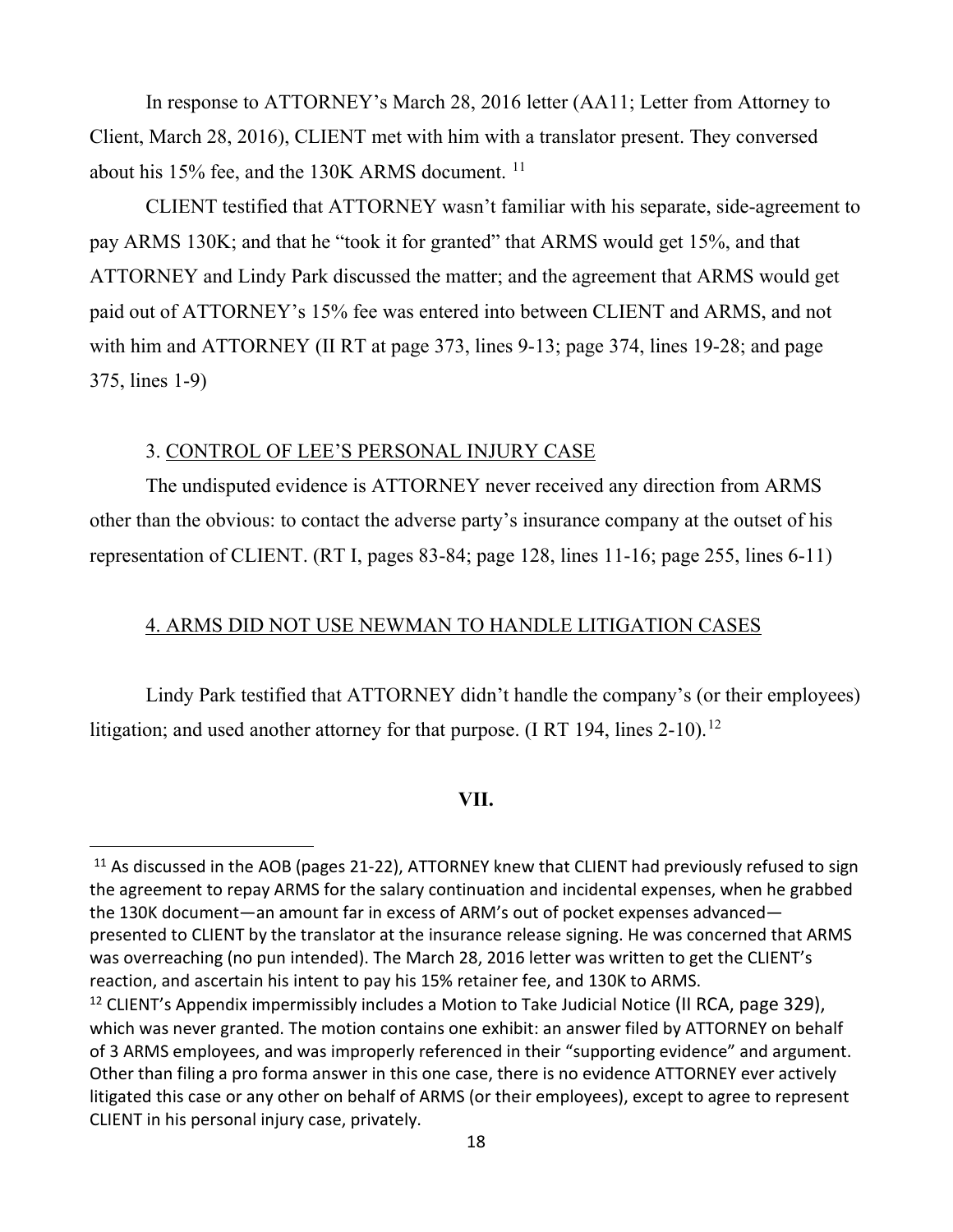### **ARGUMENT**

# <span id="page-18-0"></span>AS TO RESPONDENT'S BRIEF'S ARGUMENT (Section VII at pages 36-46) <sup>[13](#page-18-1)</sup>

The headings A-D below are the counterparts to CLIENT's "Legal Argument." By combining all of his argument in one section, he does not separate the issues raised as a respondent, and those as a cross-appellant, as required by Rule 8.216(b)(2).

The concern is that this rule violation could result in CLIENT failing to confine his reply to the scope and points raised in his appeal as a cross-appellant, as required by subdivision (b)(3) of the rule.<sup>[14](#page-18-2)</sup>

ATTORNEY separates his argument below into two sections: as to his respondent's and cross-appellant briefs, while maintaining CLIENT's combined "A"- "D" headings designations.

#### SECTION I

# **A. The Court's Conversion Finding was Not Supported by Substantial Evidence and/or the Cause of Action was Time-Barred.**

#### 1. SUBSTANTIAL EVIDENCE

CLIENT's argument (and statement of facts) does not state facts which contradict the trial court's 27 findings he cites verbatim, relying instead on entirely conclusory and out of context statements. He merely cites the trial Court's findings, and "cherry picked" facts in the

<span id="page-18-2"></span><span id="page-18-1"></span><sup>&</sup>lt;sup>13</sup> CLIENT's Argument Section IV. does not track his "Issues on Appeal" in Section II (CCB at page 4). <sup>14</sup> If the cross-appellant's reply brief, which should be limited to *his cross appeal* of the fraud claim, improperly goes outside of the rule's parameters, either as to controverting facts or additional argument, this respondent will not have the opportunity to respond. If that occurs, Attorney prays that the Court of Appeal, on its own motion, grant leave to file a response.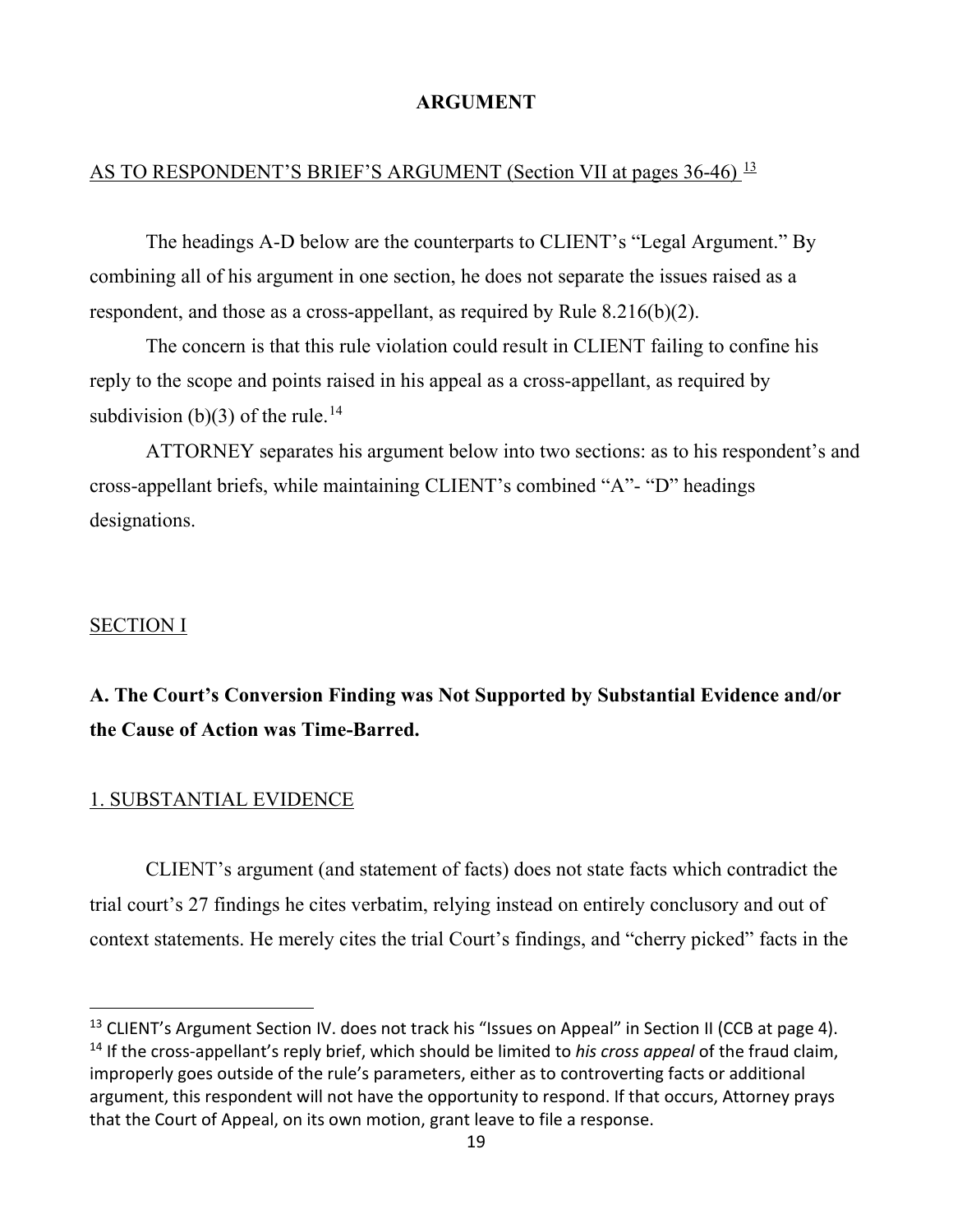<span id="page-19-0"></span>record, without disclosing or discussing all the unfavorable, conflicting evidence on point. Most of the trial court's findings are not dispositive of conversion.

As to the one relevant finding, there is no credible evidence, much less "substantial evidence", that ATTORNEY "agreed that ARMS would be paid reimbursement of \$130,000"; or that "he would accept a flat fee of \$20,000 from LEE's settlement" ... or that "LEE demanded the return of the specifically identified sum of \$130,000, and NEWMAN refused" essential to a finding of conversion.

Substantial evidence in the record, as discussed at length in the AOB, establishes that, *at best [15](#page-19-1)*, there was a genuine fee dispute, arising from CLIENT's claim he was misled by Lindy Park—who he acknowledged was his "agent" for communication purposes by and between himself and ATTORNEY; and was the product of his own mistakes, lack of diligence, and his unfortunate decision to ally his cause with ARMS, who committed misconduct by seeking and obtaining money by "fee splitting."

#### 2. "IN THE PERFORMANCE OF PROFESSIONAL SERVICES"

The "in the performance of professional services" issue was discussed and analyzed at length in AOB (pages 31-34).

CLIENT's conclusory argument that conversion was not barred by the one-year statute of limitations, does not begin to substantively address whether ATTORNEY's alleged "wrongful act or omission" arose "in the performance of professional services." It is this language which triggers the one-year statute of limitations, upon which the leading and controlling case of *Lee v. Hanley* (2015) 61 Cal. 4th 1225 ("*Lee*"), and its holding squarely turns.

Throughout the CCB it is argued that ATTORNEY committed malpractice, and breached ethical and fiduciary duties, which ironically all require proof that attorney violated "professional services", and triggers the one-year statute of limitations under *Lee.*

<span id="page-19-1"></span><sup>&</sup>lt;sup>15</sup> CLIENT argues that there was no legitimate fee dispute. However, based on CLIENT's testimony, at best, the dispute was a misunderstanding based on CLIENT's conversations with Lindy Park of ARMS.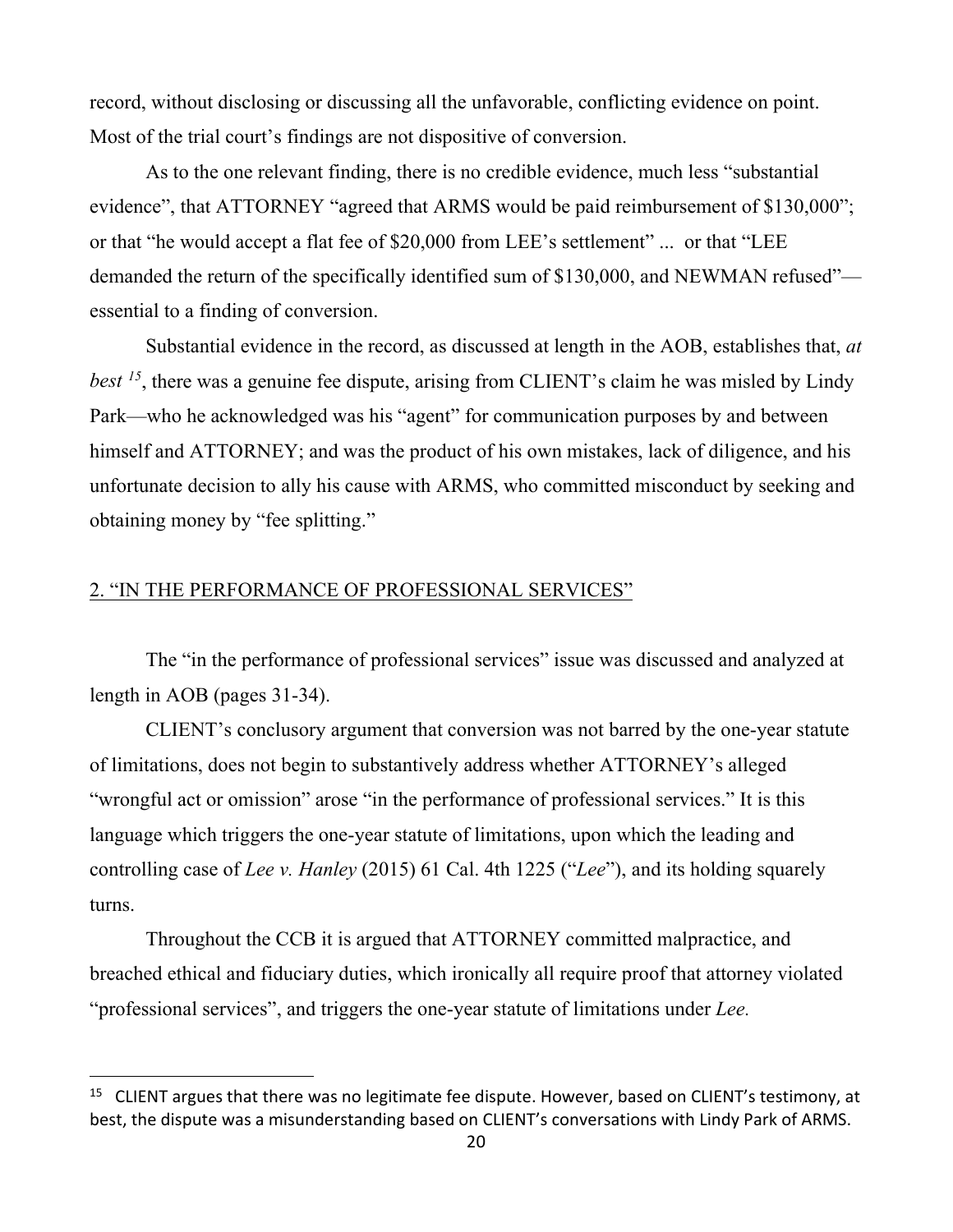<span id="page-20-0"></span>Two rules of professional conduct govern an attorney's duties regarding the distribution of settlement funds, and further support the argument that the alleged misconduct arose in the performance of professional services:

1. Funds received or held by a lawyer for the benefit of a client or "other person to whom the lawyer owes a contractual, statutory, or other legal duty" shall be deposited in a segregated trust account and withdrawn at the earliest possible time "after the lawyer or law firm's interest in that portion becomes fixed." (Rules Prof. Conduct, rule 1.15(a), (c)(2).)

2. If a client ... disputes the lawyer's right to receive a portion of those funds, "the disputed portion shall not be withdrawn until the dispute is finally resolved." (Rules Prof. Conduct, rule  $1.15(c)(2)$ .

Although he had multiple opportunities to do so, CLIENT never disputed ATTORNEY'S payment of his 15% retainer fee before his representation ended on August 2, 2016. His first and only communication with ATTORNEY regarding the fee paid, was in his email dated August 23, 2016, when he wrote that "I have some questions that have come up" questions based on what he "understood" from his conversations with ARMS. (AA 15; Email from Client to Attorney)

Fairly read, the complaint alleges that ATTORNEY was acting in his capacity as CLIENT's attorney when he directed payment of, received, and distributed settlement funds. Each of these actions are specifically governed by the Rules of Professional Conduct, and each was reasonably required by, and in the course of, ATTORNEY's carrying out his professional obligations to CLIENT.

In *Lee, at the time of the alleged conversion*, (a) the matter for which the attorney had been retained had settled, and he was no longer representing the client; and (b) the attorney was holding money he acknowledged was due and owing the client.

In contrast, here, the alleged conversion occurred *at a time* (a) ATTORNEY was still representing CLIENT; (b) there was no extant fee dispute; and (c) the alleged misconduct was intimately connected to the ongoing rendering of professional services. Indeed, the only fair reading of the complaint is that ATTORNEY's alleged conversion arose *in his capacity as* the CLIENT's attorney; and in violation of his duty under the *Rules of Professional Conduct*, not to withdraw from a client trust account, funds to which a client claims an interest.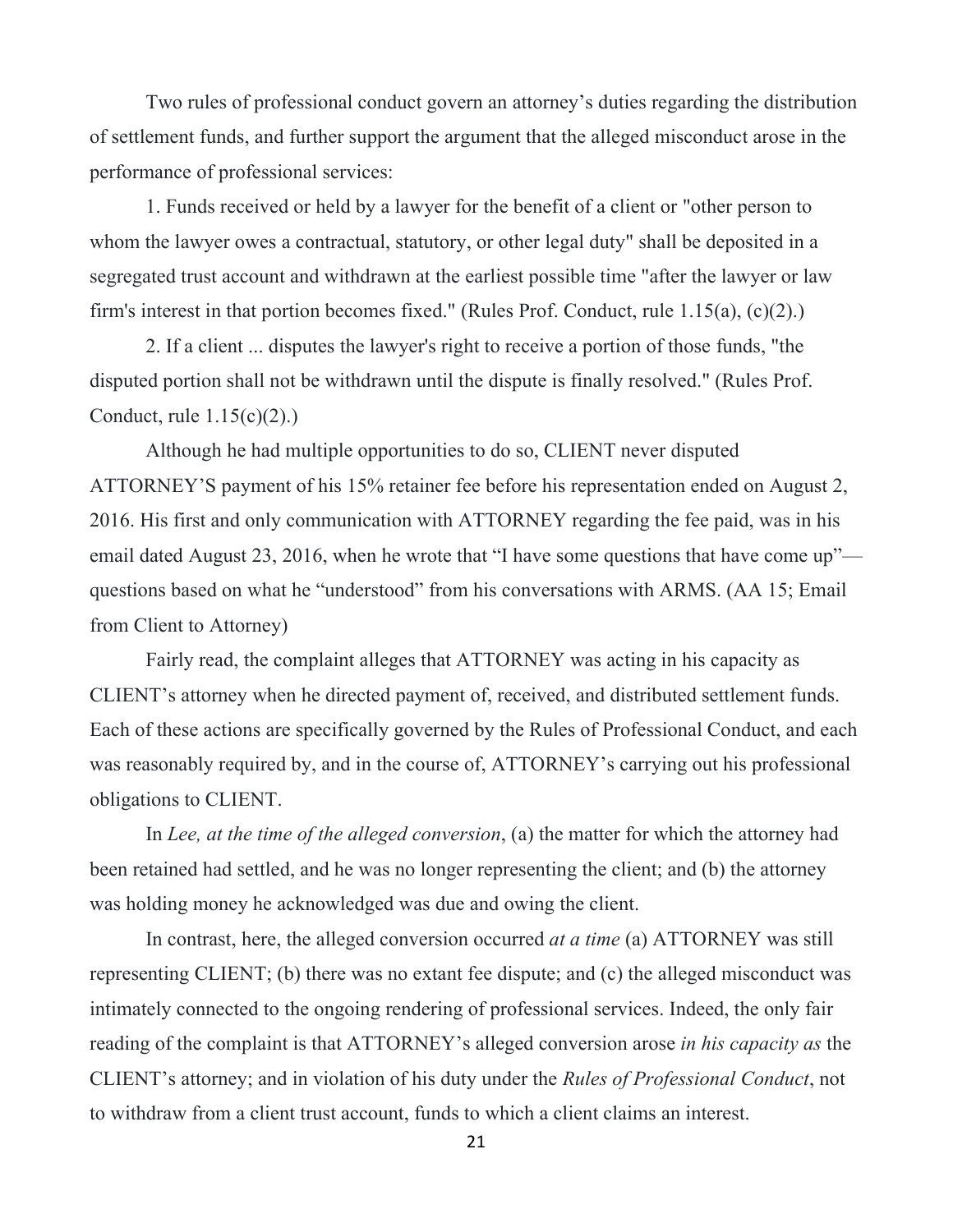<span id="page-21-0"></span>Therefore, CLIENT cannot establish his claims against ATTORNEY without demonstrating a breach of his professional duties. *See also Foxen v. Carpenter* (2016) 6 Cal. App.5th 284, 292; and the one-year statute of limitations governs the alleged misconduct. *See also Lee.*

Fatal to the trial Court's 27 findings leading to a judgment of conversion, the "performance of professional services" issue was never addressed by the trial Court; and there is no finding that the alleged wrongful act(s) did not arise in the performance of professional services.

Without factual foundation in the record, hoping to avoid the one-year statute of limitations, CLIENT wishfully parrots the language in *Lee* that ATTORNEY committed "garden variety theft." He did not.

Applying *Lee* to the facts of this case*,* the claim of conversion was time-barred.

#### 3. "INDISPUTABLY OWED"

CLIENT also does not logically distinguish the *Foxen v. Carpenter* (2017) 6 Cal. App. 5th 284 analysis that, to maintain an action of conversion, the money must be "indisputably owed", which is the corollary to *Lee's* "garden variety theft" analogy.

The substantial evidence in the record supports a finding that the amount of ATTORNEY's fees was, at best, genuinely disputed and, therefore, conversion does not lie. All CLIENT had was a contractual, time-barred "generalized claim for money", which is not actionable as conversion. *PCO, Inc. v. Christensen, Miller, Find, Jacobs, Glasre, Weil & Shapiro* (2010) 150 Cal. App. 4th 384, 395.

#### 4. CLIENT FAILED TO PROVE A KEY COMPLAINT ALLEGATION

To prevail at trial or on appeal, proving essential complaint allegations matter. The triable issues are framed by the parties' pleadings; and the failure to prove essential complaint allegations, subject the lawsuit to summary disposition for failure to meet a plaintiff's burden of proof. *See Brantley v. Pisaro* (1996) 42 Cal. App. 4th 1591.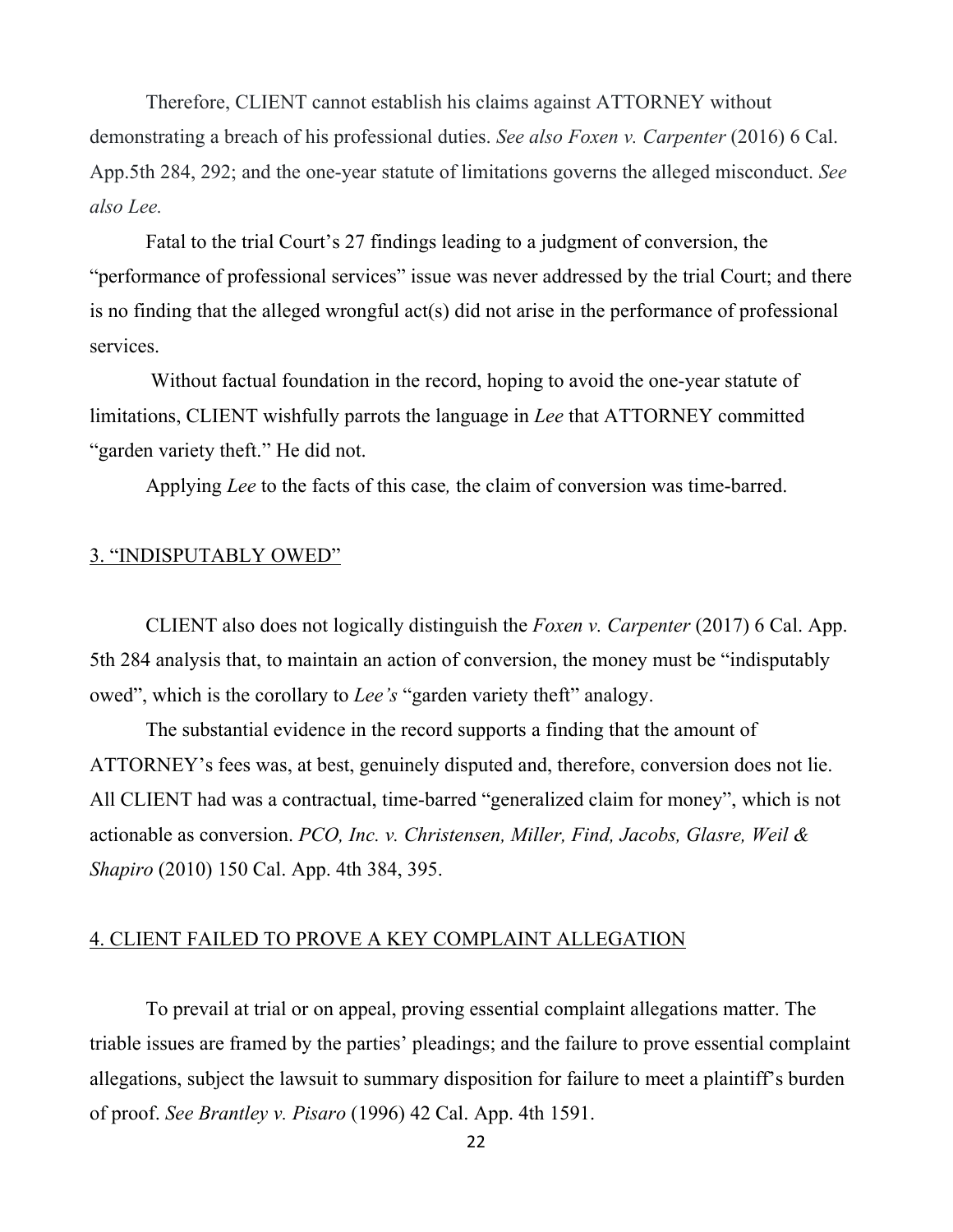<span id="page-22-0"></span>As to conversion, CLIENT's complaint (AA 16; Paragraph # 9 at page 38) alleges:

 "...Defendant Newman assured Plaintiff he would accept a fee of \$20,000.00 for the services provided, which Plaintiff agreed to pay from the settlement proceeds."

This was CLIENT complaint's sole factual allegation of conversion that that (a) the fee dispute was not genuine (that it amounted to "garden variety theft", and the attorney "decided to keep the money for no good reason", under *Lee, supra* at 1240);

(b) the money was "indisputably owed" (*Foxen, supra at 292*); and (c) the money belonged to him (See CACI 2100).

The trial Court, stretching to find that CLIENT proved this essential complaint allegation, wrote in its statement of decision: "LEE proved, at trial, ...NEWMAN would accept a flat fee of \$20,000.00 from the settlement." (AA 20, at page 92)

There is no evidence that ATTORNEY ever had any communication with CLIENT that could remotely be construed to support this essential complaint allegation. On the contrary, CLIENT's understanding as to how the 15% fee would be allocated, contrary to the 15% retainer which was faithfully translated and understood before he signed it, was solely based on his conversation and his agreement with ARMS owner, Lindy Park, at the time of settlement, who was pursuing her own self-interest, and to whom he felt loyal. See AOB (at page 23-25).

In finding "conversion", in the absence of any proof the CLIENT proved his factual complaint allegation, the trial Court impermissibly re-wrote his complaint. *See also Das v. Bank of America, N.A.* (2010) 186 Cal. App. 4th 727, 745.

#### 5. THE ELEMENTS OF CONVERSION WERE NOT PROVEN: CACI 2100

CACI 2100 sets forth the elements of conversion.

To prove conversion, in addition to failing to prove that the 130K belonged to him (CACI 2100 (a), CLIENT did not address the AOB's argument that he also failed to prove the other elements of conversion under CACI 2100: (1) that he demanded return of the property; (2) he did not consent; and (3) the ATTORNEY (and not himself) was a substantial factor in causing the harm. See CACI 2100; and AOB (at pages 39-40).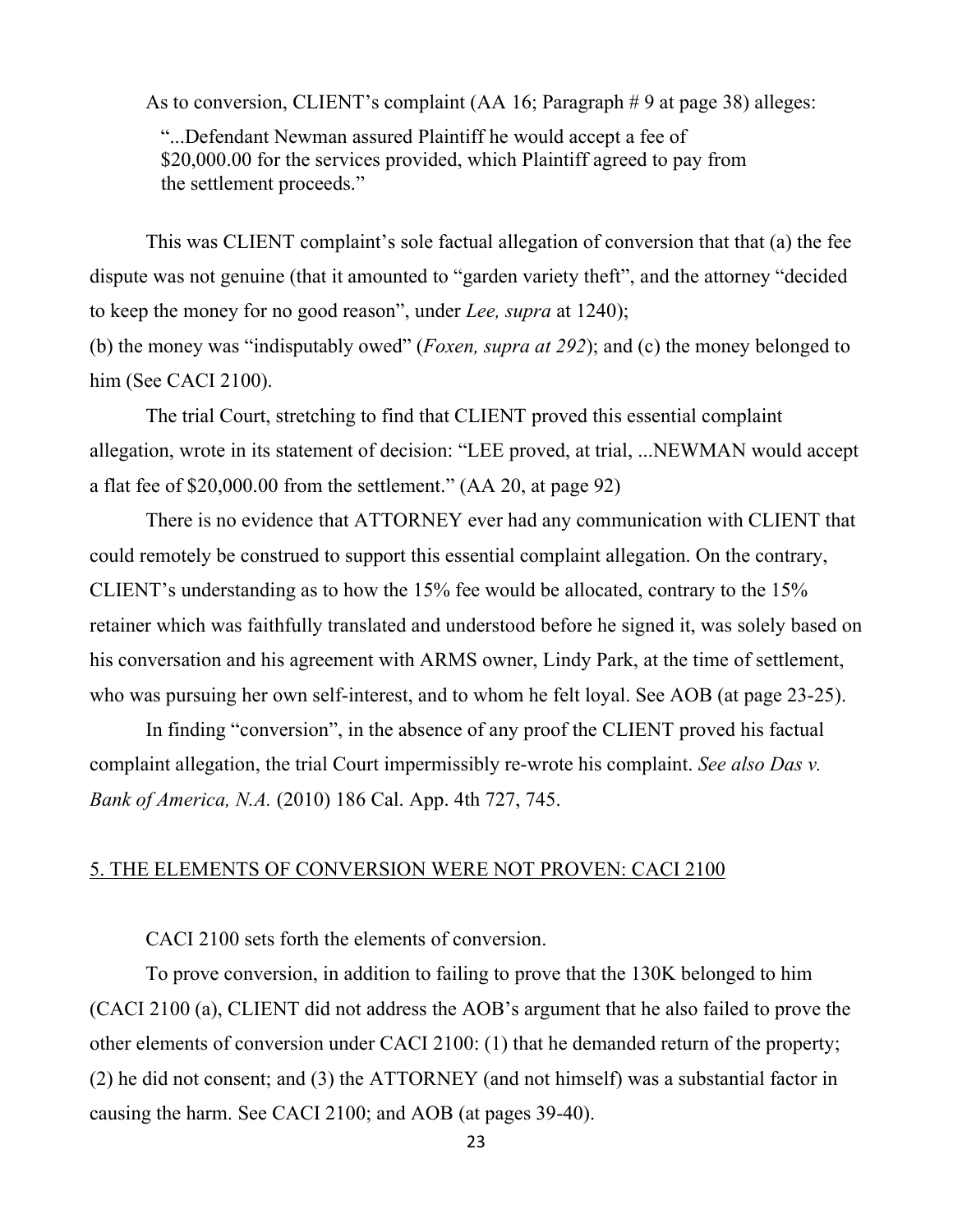<span id="page-23-0"></span>The facts in the record are clear:

- CLIENT never demanded return of the attorney's fee (or \$130,000) (See CACI (b) and Section 4 above; and,
- CLIENT's own conduct was the substantial causative factor in causing his alleged harm; (*See* CACI (d); and,
- CLIENT consented or impliedly assented to or ratified the payment of the 15% attorney's fee on multiple occasions; and he never conditioned the attorney's fee to payment of money to ARMS. *See* CACI 2100 (c)

The "law is well settled that there can be no conversion where an owner either expressly or impliedly assents to or ratifies the taking, use or disposition of his property." *Frarington v. A. Teichert & Son* (1943) 59 Cal. App. 2d 468, 474.

There is no substantial evidence that all the elements of conversion were proven.

### 6. PAROL EVIDENCE CONSIDERATIONS

CLIENT did not address the violation of the Parol evidence rule, triggered by his and the trial Court's relying on extrinsic evidence to alter the terms of the 15% retainer agreement. See AOB (at page 41).

**B. The Court Abused its Discretion in Allowing Evidence of Ethical Violations and Malpractice to be Introduced; and its gratuitous findings of such violations to support its judgment of conversion, are proof of prejudicial error, warranting a new trial— only if the Court of Appeals were to conclude that conversion was proven.** 

CLIENT's argument here, as it is throughout the CCB, is unsupported by the record, and not responsive to the actual issues presented. The case law cited is not on point.

Throughout trial (and on appeal), CLIENT argued and that ATTORNEY committed multiple unethical acts, and malpractice. ATTORNEY unsuccessfully sought to limit the introduction of extraneous, time-barred and prejudicial evidence, by filing a motion in limine.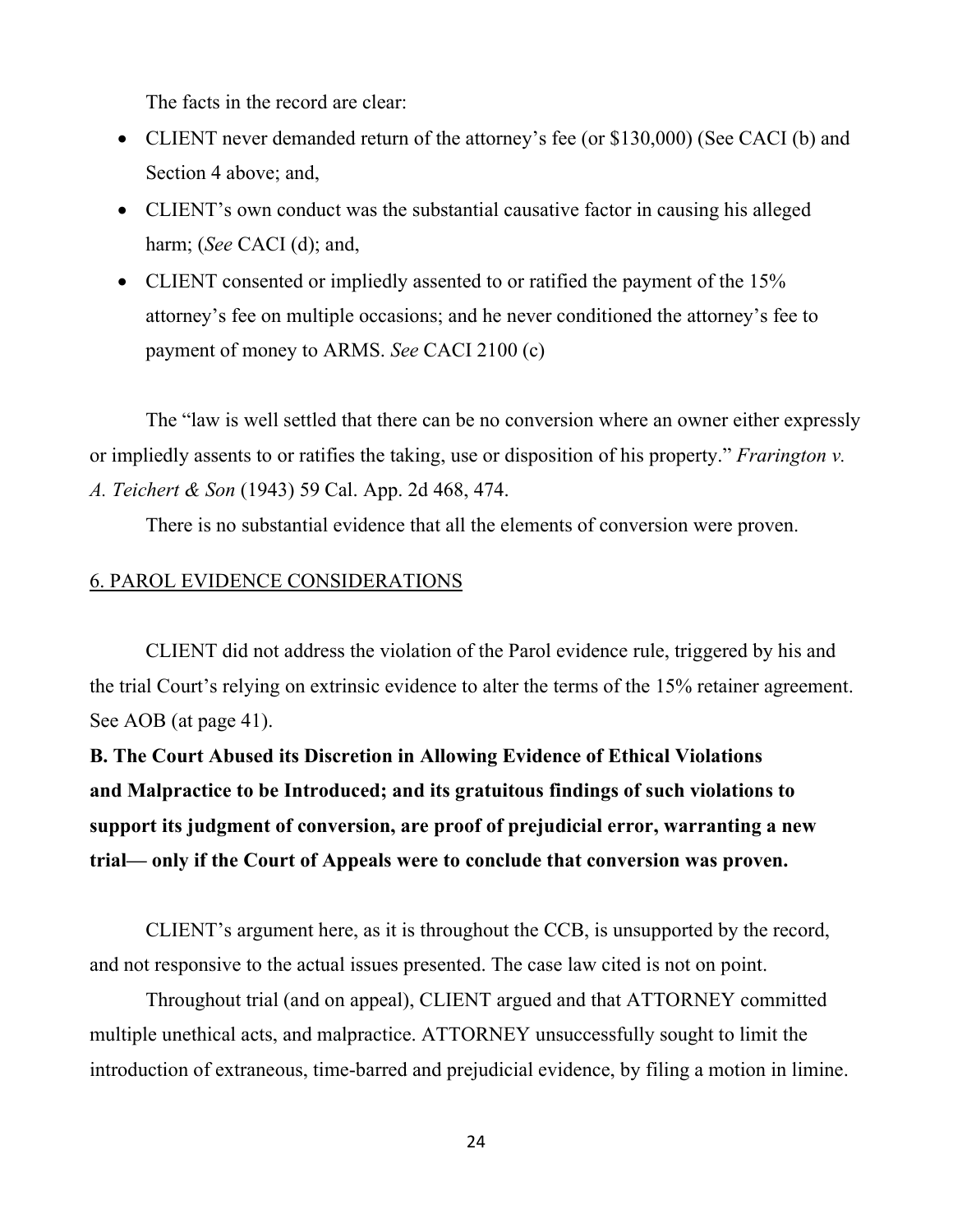<span id="page-24-0"></span>To understand the motion in limine, it is necessary to begin with the Complaint's allegations (AA: 16, at page 34), which set forth the parameters of "relevant" evidence.

In paragraph # 8 of the complaint (AA: 16, at page 35), CLIENT sought to void the 15% retainer agreement under California Business and Professional Code Section 6147(a)(4), because it did not include the statutorily required language that the fee is not set by law and is negotiable. The omission was never disputed, and the retainer speaks for itself.

Nevertheless, CLIENT's exercise of the statutory option to void the retainer more than one year after the representation ended, was barred by the one-year statute of limitations. (AOB at pages 41-42). CLIENT never addressed this issue in his brief. [16](#page-24-1)

Moreover, it is a "no harm, no foul" violation, because it is improbable that LEE could have negotiated a contingency fee retainer for under 15%. Both he and Lindy Park acknowledged that the customary fee is 30-33%, and CLIENT wanted to pay to 15%. (II RT at page 287, lines 17-21; and page 369, lines 7-10).

In paragraphs  $\# 33 \& 34$  of the complaint (AA: 16, at page 38), in support of his malpractice claim, CLIENT alleged that ATTORNEY "recommended that Plaintiff accept the settlement offer of \$1,000.000.00 dollars" (policy limits), without due diligence as to whether there were other policies or assets available.  $17$  These are the only three complaint allegations of unethical impropriety or acts of malpractice.

In the fraud count of the complaint (AA 16, page37), CLIENT alleges two specific fraudulent representations: "Defendant represented to Plaintiff that he would accept a fee of \$20,000.00 for the legal services provided" (Complaint allegation #23); and; "Defendant represented that he would use \$130,000.00 from the settlement proceeds to pay Arms." (Complaint allegation # 24). Nevertheless, the trial and CCB is replete with allegations of misconduct not mentioned in the complaint.

<span id="page-24-1"></span> $16$  The trial Court found that CLIENT exercised his option to void the retainer (AA 20 at page 92; Statement of Decision). There is no evidence he attempted to until he filed his complaint, more than one year after the representation ended. CLIENT's email dated August 23, 2016 did not seek to void the retainer. He merely asked questions, and stated his understanding as to how the 15% fee would be distributed. (AA 15; Email from Client to Attorney)

<span id="page-24-2"></span> $17$  Parenthetically, nowhere in the record does it appear that, in fact, Attorney recommended acceptance of the offer to Client or Lindy Park; although he would have had he been asked.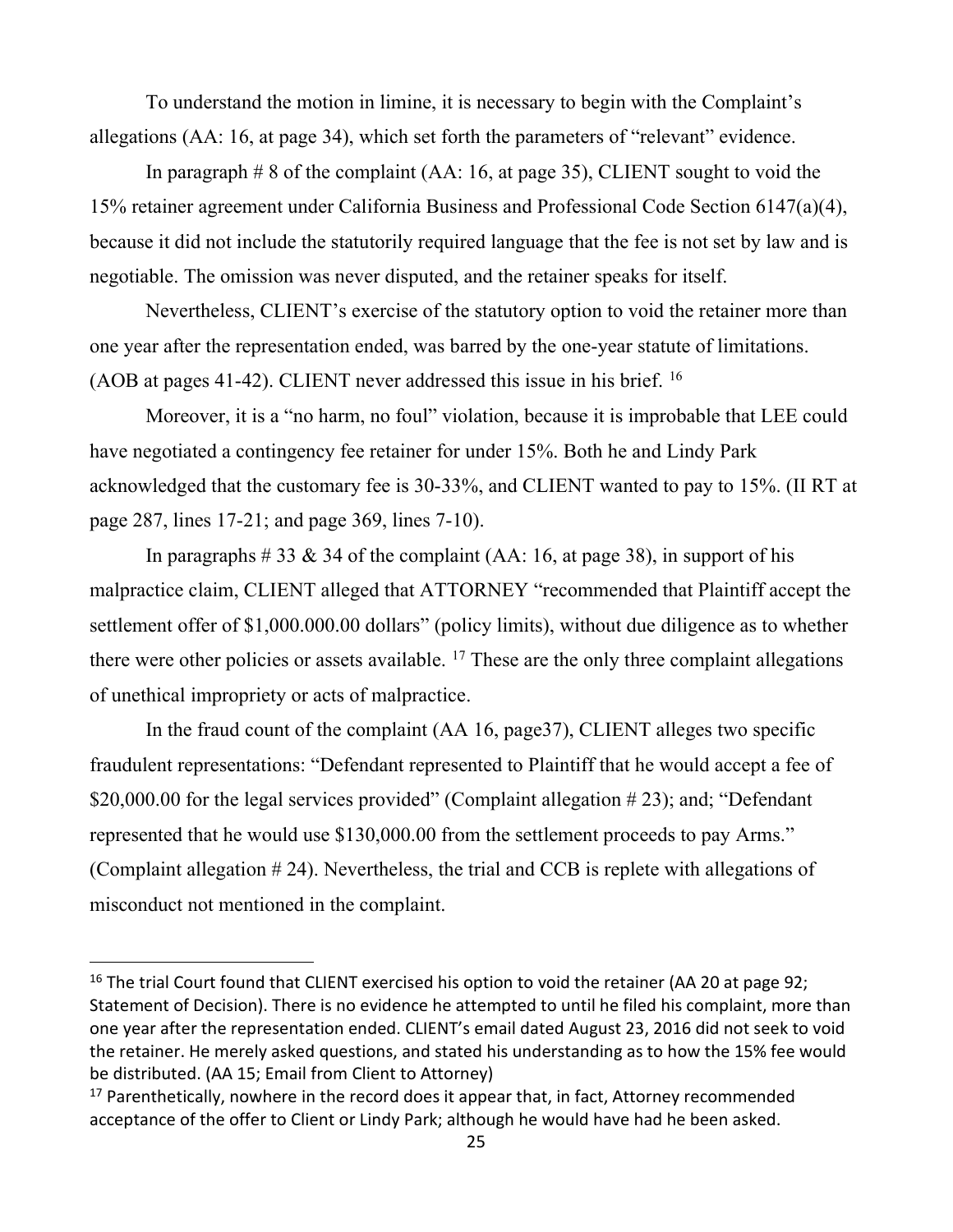<span id="page-25-0"></span>Notably, before trial, CLIENT never alleged ATTORNEY (a) had an undisclosed "conflict of interest" because he was also ARM's in-house counsel; or (b) ATTORNEY failed to obtain informed consent; and (c) these breaches proximately caused damages—which he repeats throughout his briefing like a mantra.[18](#page-25-1)

Moreover, none of the evidence of alleged breaches of ethics and malpractice, nor any of the trial Court's findings of ethical errors, are relevant to the finding of conversion.

The trial Court could have erroneously admitted the evidence and disregarded its relevance. However, that multiple, irrelevant findings of ethical errors gratuitously included in the judgment of conversion, evinces prejudicial error.

CLIENT's arguments that (a) the judge was the trier of fact; (b) no demurrer was filed; (c) the motion in limine was an improper attempt "to exclude all of Lee's evidence and to obtain a summary judgment"; that his English skills were limited and he relied on others to

In retrospect and in the future, to err on the side of caution, ATTORNEY would always obtain informed written consent under the instant circumstances. However, CLIENT tries to make much to do about nothing. ARMS and CLIENT's interests were not materially adverse in the personal injury case, because it was entirely separate and distinct from ATTORNEY's work as ARMS counsel. CLIENT wanted and benefited from the representation, because the customary fee of going to another attorney would have been 33%; CLIENT did not want to retain another attorney because by using ATTORNEY he was able to secure weekly salary continuation from ARMS, and he didn't want to sue ARMS. (II RT page 287, lines 17-21) (II RT page 369, lines 7-10) (I RT, pages 195-198; and 205-206). Furthermore, ATTORNEY's independent judgment owed CLIENT was not affected. CLIENT sustained no harm, and in fact got the best possible result: a one-million-dollar policy limits settlement, with no offset for the 50% comparative negligence defense raised by the insurance company, and a very below market contingency fee retainer.

<span id="page-25-1"></span><sup>&</sup>lt;sup>18</sup> The representation of both CLIENT and ARMS without written informed consent is a non-issue for the purpose of conversion or fraud issues on appeal. Nevertheless, ATTORNEY will briefly discuss its insignificance:

Former California Rule of Professional Responsibility 3-310 (C) (in effect in 2015-2016, until the rule was amended in 2018) governed an attorney's ethical requirements when representing adverse interests. The pertinent subsection (C) states: A member shall not, without the informed written consent of each client:

<sup>(1)</sup> Accept representation of more than one client in a matter in which the interests of the clients potentially conflict; or (2) Accept or continue representation of more than one client in a matter in which the interests of the clients actually conflict; or (3) Represent a client in a matter and at the same time in a separate matter accept as a client a person or entity whose interest in the first matter is adverse to the client in the first matter.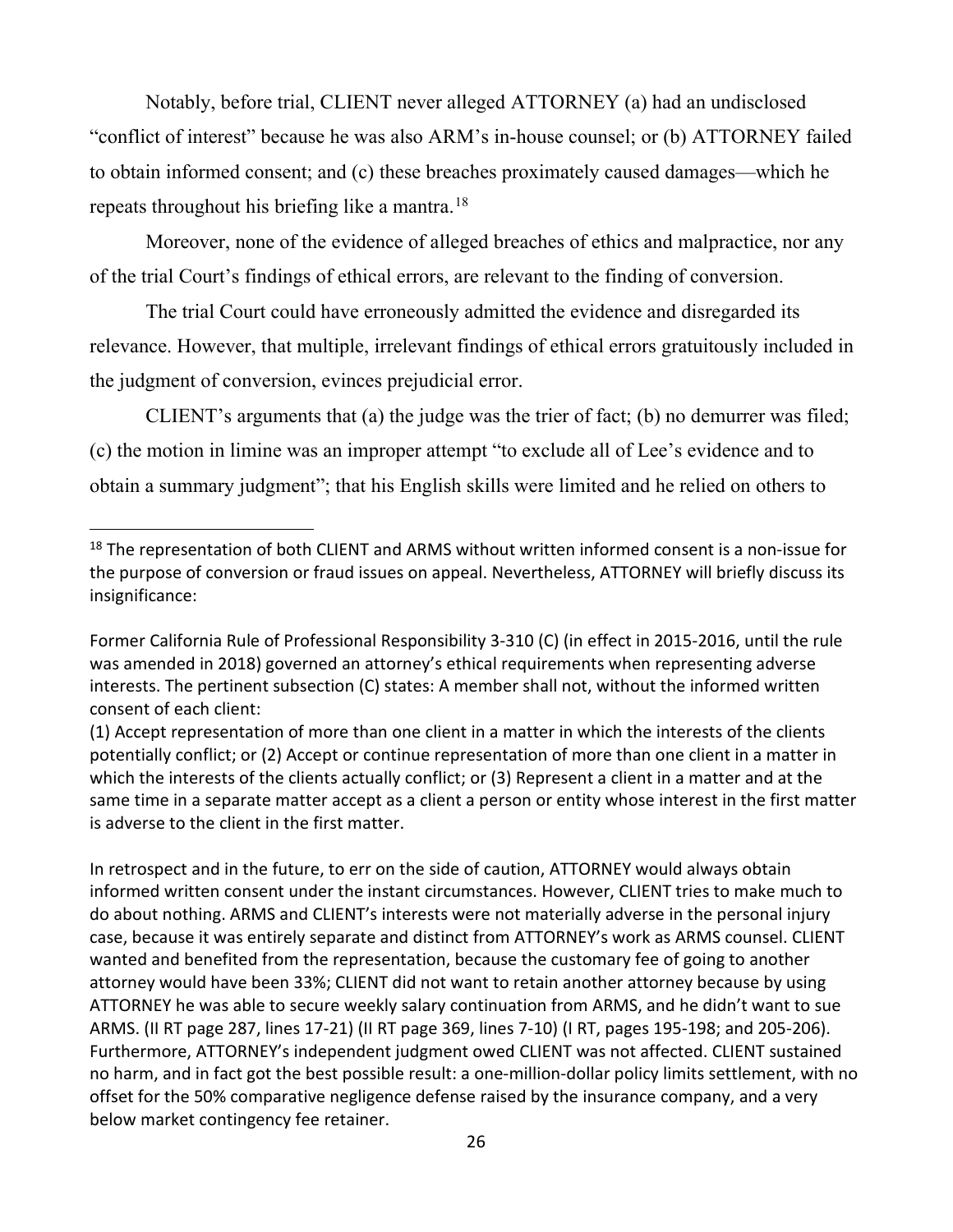<span id="page-26-0"></span>translate, are all irrelevant, and immaterial to the error complained of, and do not merit further discussion here.

Finding for ATTORNEY, the trial Court correctly found that CLIENT's malpractice cause of action was time-barred; that CLIENT did not meet his burden of proof; and he failed to introduce any expert witness testimony on the requisite standard of care. (II RT page 443)

CLIENT suggests that the statute of limitations was tolled because ATTORNEY received a refund check from a former medical lien holder, and transmitted it to him after his representation ended on August 2, 2016. Even if that would constitute "continued representation" for tolling purposes—which it does not— it wouldn't be grounds for the trial Court to admit irrelevant, prejudicial evidence, and outside the scope of the essential complaint's allegations, over the objections in ATTORNEY's timely raised motion in limine.

However, the trial Court properly rejected any claim of tolling—which was also readily apparent at the time the motion in limine was filed— and correctly found that the legal malpractice claim was time-barred because "Mr. Lee obviously understood there was a problem well before one year of the filing of the complaint ..." (II RT page 443). CLIENT did not appeal this finding, and waived this frivolous argument.

Nevertheless, briefly: ATTORNEY'S representation indisputably ended on August 2, 2016. All the work relating to the lien reduction was performed before his representation ended. On July 29, 2016, he wrote a lien-holder, claiming they were overpaid, and asking that the lien-holder check their records. On or about August 23, 2016, ATTORNEY received by mail a refund check in the amount of \$817 payable to his law office. He immediately deposited it in his account, and had a cashier's check issued to CLIENT, which he mailed to him on August 24, 2016 (I RT page 111, line 23, through page 113, line 23; page 161 from line 17 to page 164, line 12). That is CLIENT's fallacious argument that this fact amounted to "continued representation", tolling the statute of limitations.

The California Supreme Court explained the rationale of of the "continuous representation" rule, to wit: to avoid disrupting the attorney-client relationship by a lawsuit, and to enable an attorney to correct or minimize an apparent error, while at the same time preventing lawyers from defeating malpractice claims by continuing to represent the client until the statute has run. *Laird v. Blacker* (1992) 2 Cal. 4th 606, 618.

27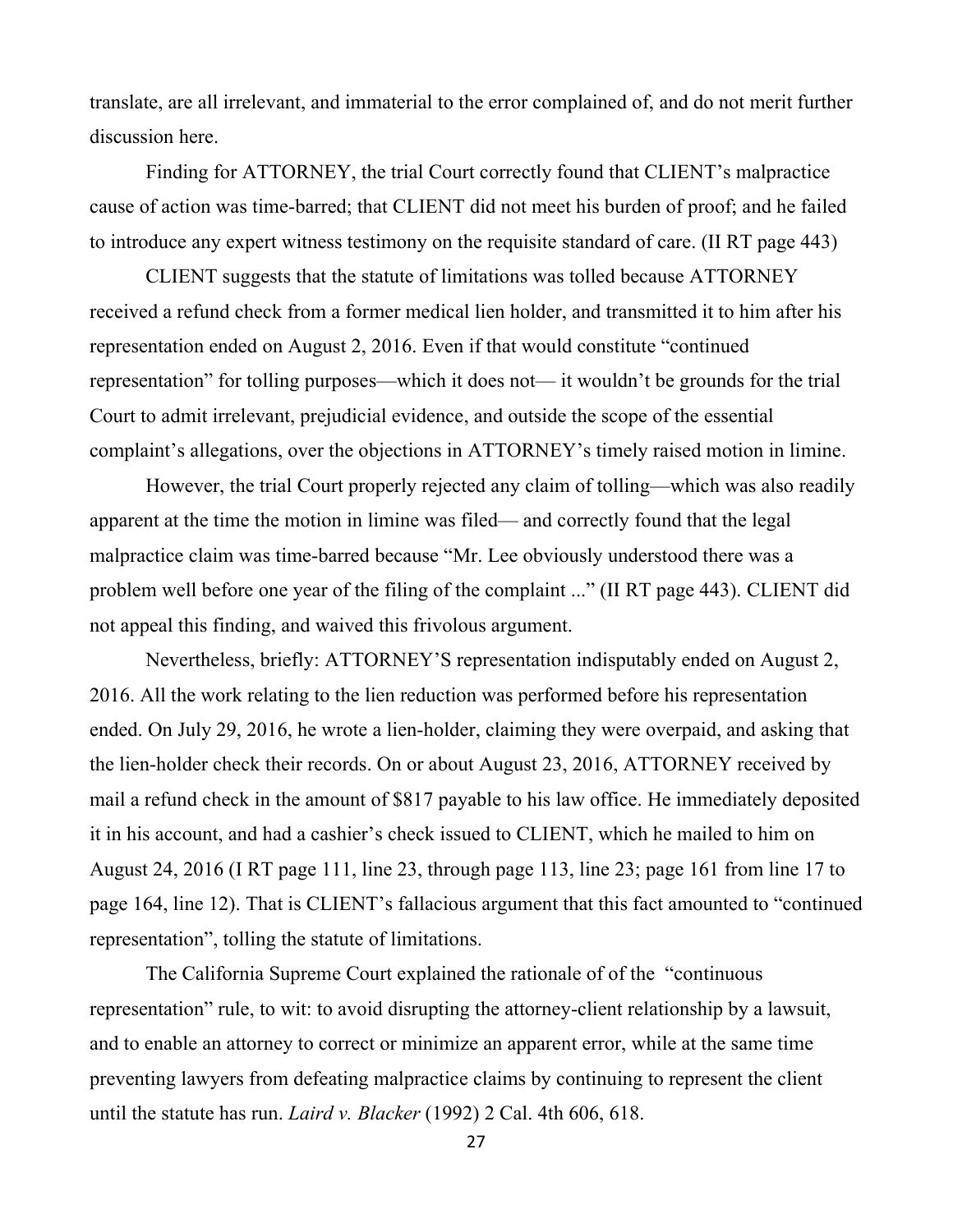<span id="page-27-0"></span>For tolling, the "continuous representation" must also involve the same, "specific subject matter." There can be no tolling when, as here, the continuous representation is only "tangentially related." *Foxborough v. Van Atta* (1994) 26 Cal. App. 4th 217, 228-229.

There was no "tolling." Clearly, the remaining ministerial act of sending CLIENT by mail an overpayment of a medical lien payment, did not preclude CLIENT from disturbing their relationship by a lawsuit which would prevent ATTORNEY from correcting or minimizing any alleged malpractice. The sending of the check was, substantively, a different "subject matter" from any alleged wrongdoing and, or, was only "tangentially related."

The combined effect of CLIENT throwing so many wild and unsupported allegations of misconduct against the fact-finder's wall, hoping something might stick, created prejudice, which begged the trier of fact to reach and stretch to find conversion as a compromise verdict.

In the event the Court of Appeals does not reverse the judgment of conversion, because of the prejudice, ATTORNEY prays that this Court reverse and remand for a new trial, limiting the evidence to relevant proofs to insure a fairer trial.

**[C.] Sections "C" and "D" in CLIENT's combined briefing are Discussed Below under "As to Cross-Appellant's Opening Brief."**

#### SECTION II

**CLIENT's CCB did not address (a) the AOB argument that the trial Court erred in finding the retainer agreement was voided pursuant to California Business Code Section 6147(b) because the relief was time-barred [19;](#page-27-1) (b) his failure to prove the elements of Conversion, and essential complaint allegations; and (c) the misconduct of ARMS, including "fee splitting"; and his own mistakes and culpability.**

<span id="page-27-1"></span> $19$  It is undeniable that the failure to include the statutory mandated language that attorney fees are negotiable, is an "omission ... arising in the performance of professional services."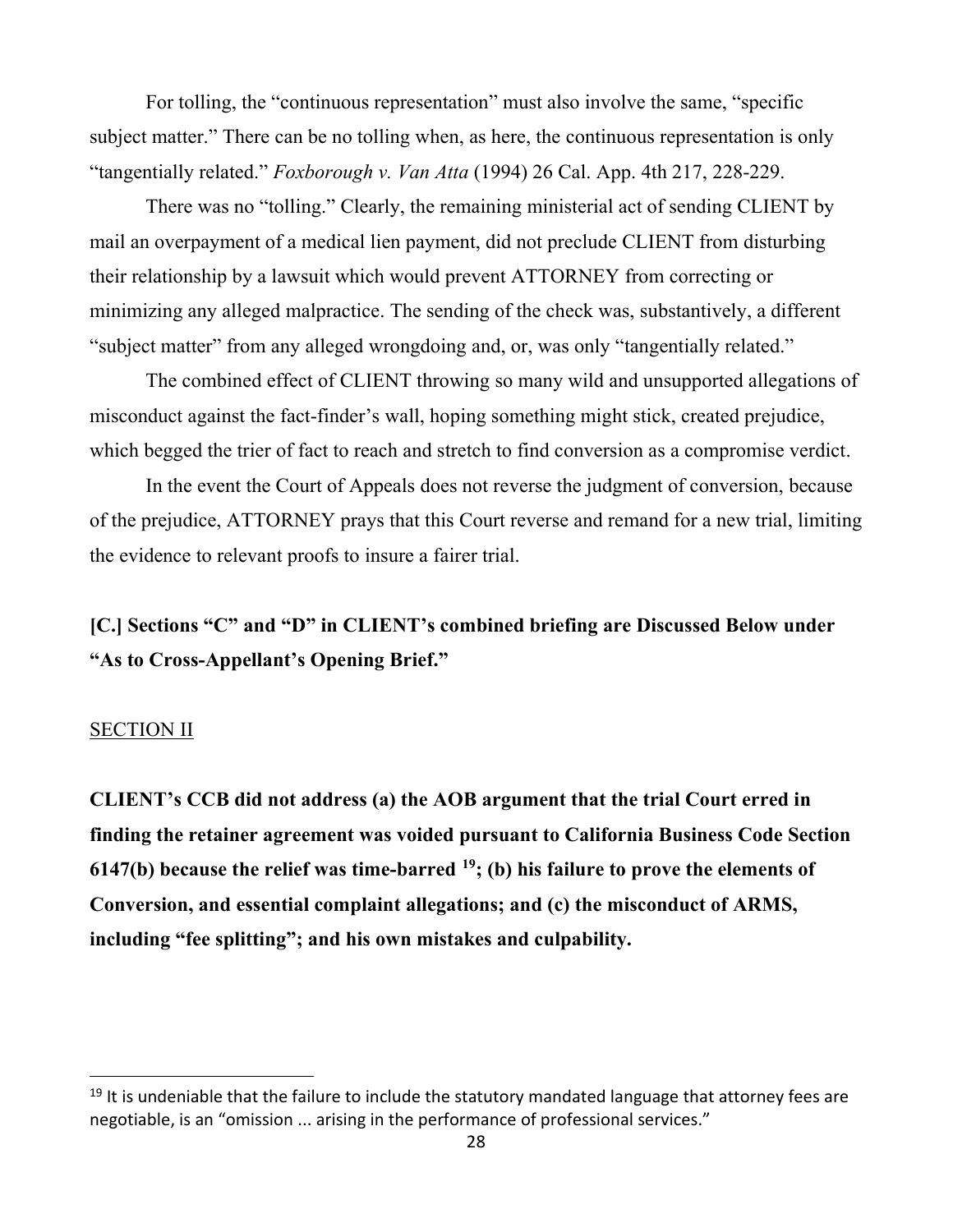<span id="page-28-0"></span>The failure to brief an issue constitutes a waiver or abandonment of the issue on appeal. *See Behr v. Redmond* (2011) 193 Cal. App. 4th 517, 538.

See AOB (Voiding the retainer at pages 41-42);

(Elements of conversion at pages37-40)

(ARMS misconduct and CLIENT's mistakes are discussed throughout the AOB)

### AS TO CROSS-APPELLANT'S OPENING BRIEF

**C. The Court Did Not Err Finding CLIENT did Not Prove His Fraud Claim. Indeed, there is no evidence ATTORNEY Committed Fraud. The judgment should not be reversed based on the requisite legal standard on review.** 

CLIENT's Complaint's alleges that ATTORNEY committed fraud in his Second Cause of Action (AA 16, pages 37-38). The complaint's paragraph # 22 (at page 37) states: "As an alternative and cumulative remedy, Plaintiff alleged (sic) that Defendant defrauded Plaintiff out of \$130,000.00"—whatever that means.<sup>[20](#page-28-1)</sup>

To prove fraud, the only two specific complaint misrepresentations he alleges ATTORNEY knew were false, upon which he relied, causing him harm, are that: (1) "Defendant represented to Plaintiff that he would accept a fee of \$20,000.00 for the legal services provided" (Complaint allegation  $\# 23$ ); and, (2) "represented that he would use \$130,000.00 from the settlement proceeds to pay Arms." (Complaint allegation # 24)

In CLIENT's brief, he boldly represents as a fact, that the "Undisputed Evidence Proved Lee's Fraud Claim." (CCB at page 40).

In California, "fraud must be plead with specificity; general or conclusory allegations do not suffice." *Lazar v. Superior Court* (1966) 12 Cal. 4th 631, 645.

<span id="page-28-1"></span> $20$  To the author, it's meaning is a disingenuous "run around" of the applicable one-year statute of limitations applicable to all of his non-fraud causes of action.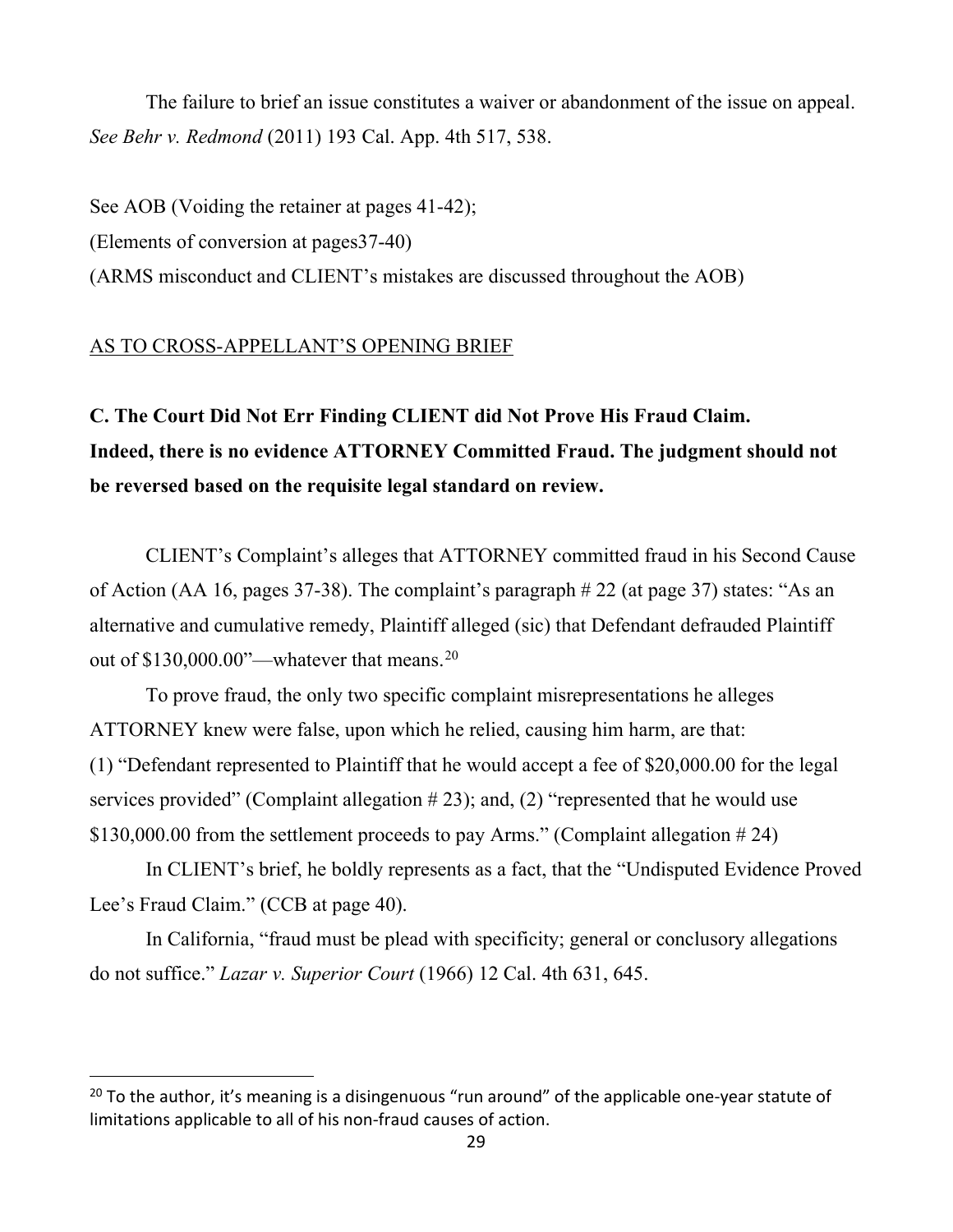<span id="page-29-0"></span>There is no evidence in the record that either of these complaint allegations ever occurred, or that he "intentionally concealed" facts (CCB at pages 41-42), much less proofs that could satisfy the evidentiary burden to warrant a reversal, under the legal standard for review.

The CCB's conclusory claims of wrongdoing, unsupported in the record, go impermissibly far afield of the complaint's specific allegations of fraud; and his attempt to rewrite his complaint on appeal is improper. *See Das v. Bank of America, N.A.* (2010) 186 Cal. App. 4th 727, 745. No fraud occurred. No fraud was proven.

The judgment should not be reversed, based on the requisite legal standard on review.

# **D. ATTORNEY's Alleged Ethical Violations and Conflicts of Interest, even if Proven, Caused Client No Damages. The Remedy of Fee Disgorgement is Not Warranted, and is Time-Barred.**

Fee disgorgement was not alleged in LEE's complaint; and the remedy was never raised in the Court below. Assuming that it is considered appropriate to be raised and considered for the first time on appeal, the gravamen of the allegations in support of disgorgement as a restitutionary remedy for his alleged malpractice, and breaches of ethics, are all time-barred.

Even if the causes of action for ethical breaches or malpractice were not time-barred (as they are), and even if the malpractice or breach of ethics (or even breach of fiduciary duty which was not alleged) were proven, the remedy would fail as a matter of law, because there is no substantial evidence that the the alleged misconduct proximately caused CLIENT damages. *See Slovensky v. Friedman* (2006) 142 Cal. App. 4th 1518, 1536.

Giving CLIENT the benefit of the doubt that he is seeking fee disgorgement as a remedy for his allegation of fraud, he did not prove fraud. See subsection "C" above.

There is no legal or factual basis that would entitle CLIENT to fee disgorgement.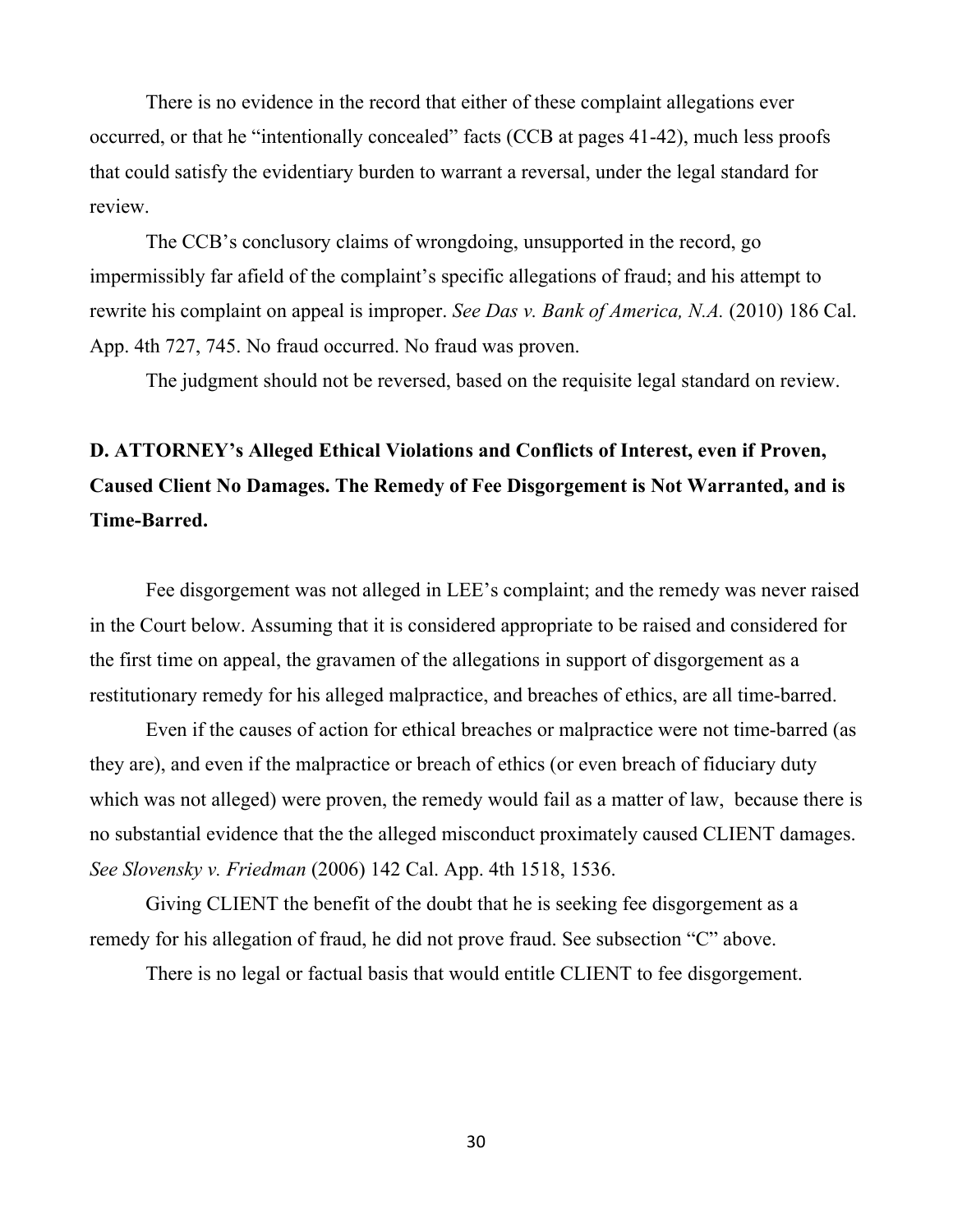#### **VIII.**

#### **CONCLUSION**

For the reasons and legal grounds stated, the finding of conversion should not stand: the fee dispute arose within the "performance of professional services" and, therefore, is subject to a one-year statute of limitations and time barred. Indeed, so are the litany of the other wrongful acts, irrelevant to conversion, CLEINT complained of. Furthermore, CLIENT did not prove the elements of conversation, nor the essential allegations in the complaint.

Factually, there is no conflicting evidence on any material contested issue between CLIENT and ATTORNEY, based on their personal knowledge. CLIENT'S testimony as to what he understood, which differs from ATTORNEY's testimony, is entirely derived from his conversations with ARMS' owner, Lindy Park, and speculation.

There is only marginally conflicting testimony between ATTORNEY and ARM's owners, Lindy Park and David Hudrlik ("ARMS adverse witnesses" on any dispositive issue: their claim that ATTORNEY agreed to accept less than 15%; although it diametrically is contrary to ARM's own email, which speaks volumes: "In Newman's contract, put 15% ...Newman keeps ..."(AA 7; Email from Park to Allen and Daniel).

ARMS' adverse witnesses are not disinterested, 3rd party witnesses. ARMS had its own agenda: to split attorney's fees, and to obtain money from CLIENT's settlement to which they were not entitled.

Unfortunately, CLIENT, by his own choice, apparently out of a misguided sense of loyalty, aligned himself with ARMS. Their alliance permeated the trial proceedings, as it does on appeal.

Their joint enterprise was in plain view when Lindy Park, *and* ARM's company attorney, and CLIENT, all drafted the Bar complaint and follow-up communiques, as first threatened by ARMS' co-owner, David Hudrlik. (AOB at pages 28-29).<sup>[21](#page-30-0)</sup>

<span id="page-30-0"></span><sup>&</sup>lt;sup>21</sup> As stated in AOB (page 28, footnote 28), the bar complaint was not included in ATTORNEY'S appendix, because he does not have a legible copy of all of CLIENT's correspondence with the California Bar Association; and, after a good faith effort, he was unable to obtain a copy from opposing counsel. It is crystal clear that the letters to the Bar were written by Lindy Park and their company attorney. The letters legalese stunningly mirrors CLIENT's combined brief.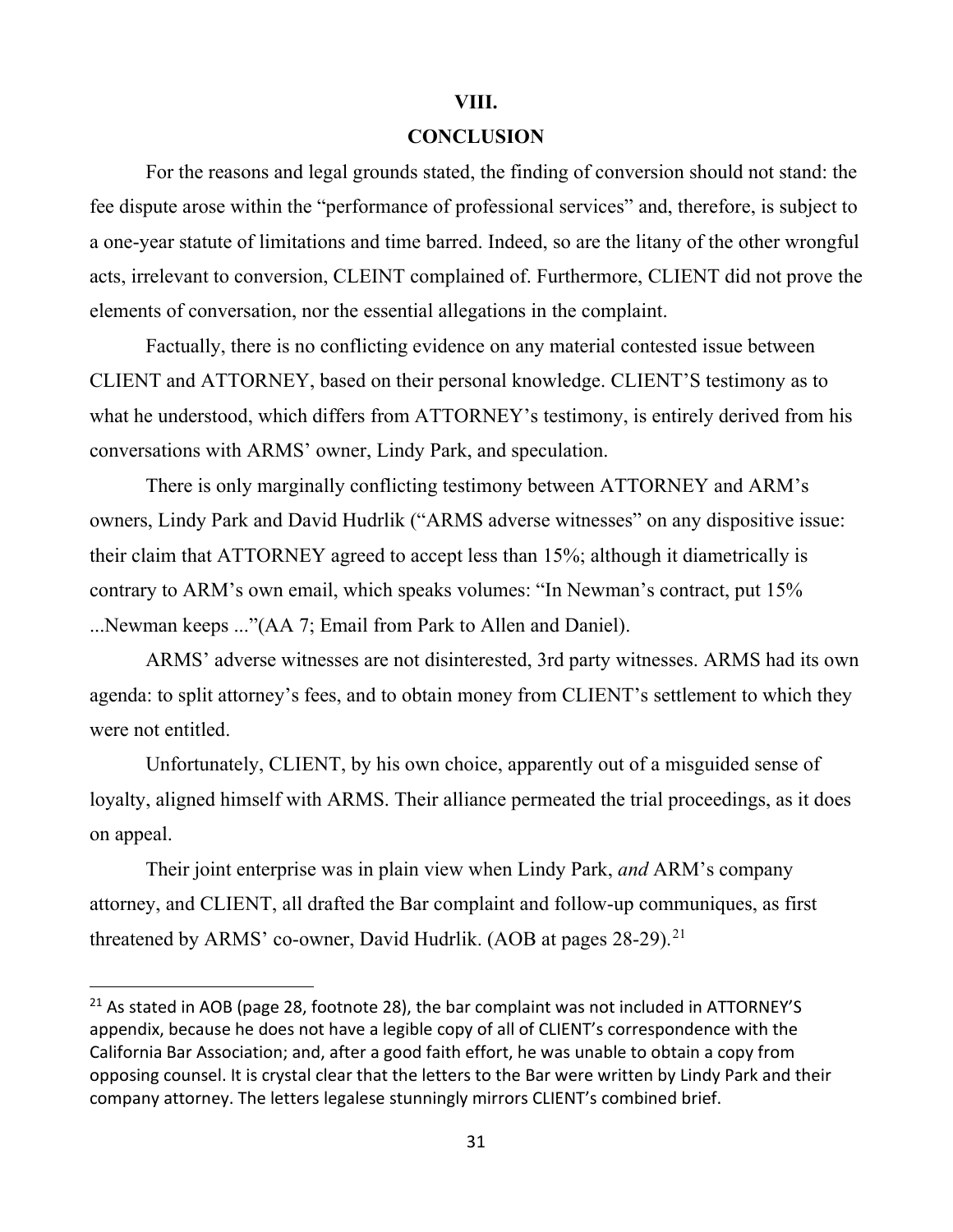In resolving the credibility contest, the trial Court's reliance on ARMS' testimony was misplaced. The company desperately wanted \$130,000.00 to which they were not entitled, and their officers and owners were unabashedly willing to commit fraud to justify their attempts at "fee-splitting. (II RT page 315, lines 19-26; page 333, lines 16-28; II RT page 296, lines 1-9) (AOB at page 25-26) (AA 6; Unexecuted contract between Arms and Client and AOB at page 29).

Even if ARMS' adverse witnesses did not pursue their own agenda, the substantial evidence does not support the finding of conversion, factually or legally.

The trial Court's judgment of conversion is tantamount to absolving CLIENT of his many errors and choices, as well as his just obligation under a fair and reasonable retainer agreement, that he knowingly entered into. Further, the oral testimony seeking to annul the unambiguous 15% retainer, confirmed in Park's "Newman Keeps" email, flies in the face of the parol evidence rule. The judgment also operated to reward ARMS for its misconduct, and indirectly condoned "fee splitting."

Under the facts and circumstances in this case, a finding of conversion would also create a precedent that would convert contractual fee disputes between a lawyer and client into a "garden variety theft" and, thereby, skirt the appropriate cause of action (contract) for relief, and the applicable one-year statute of limitations.

CLIENT paints himself as a victim of ATTORNEY, and he ignores his own conduct. It is exceedingly hard to fathom the reasons for the choices he and ARMS made together.<sup>[22](#page-31-0)</sup>

CLIENT is not a victim. He is the beneficiary—and suffered no harm—of the very acts he complains of throughout the CCB. This fact did not go unnoticed by the trial Court, at the close of the evidence, when the judge stated:

 "So with respect to the overall picture of the case, Mr. Lee was charged 15% ...that is well below the standard fee for personal injury cases ... Mr. Lee is here

If CLIENT disputes this assertion, ATTORNEY invites his counsel to supplement its appendices with *all* of LEE's written Bar communications, and his July 14, 2017 letter to the Bar, in particular.

<span id="page-31-0"></span><sup>&</sup>lt;sup>22</sup> Based on what he characterized as "unusual" meetings that took place with CLIENT at ARMS, after ATTORNEY terminated his employment, Shinkum Kim (a/k/a "Steve"), the company's operations manager, testified that he believed that CLIENT was being pressured by ARMS to pay the company \$130,000.00 (III RT page 484, line 11 to page 487, line 17).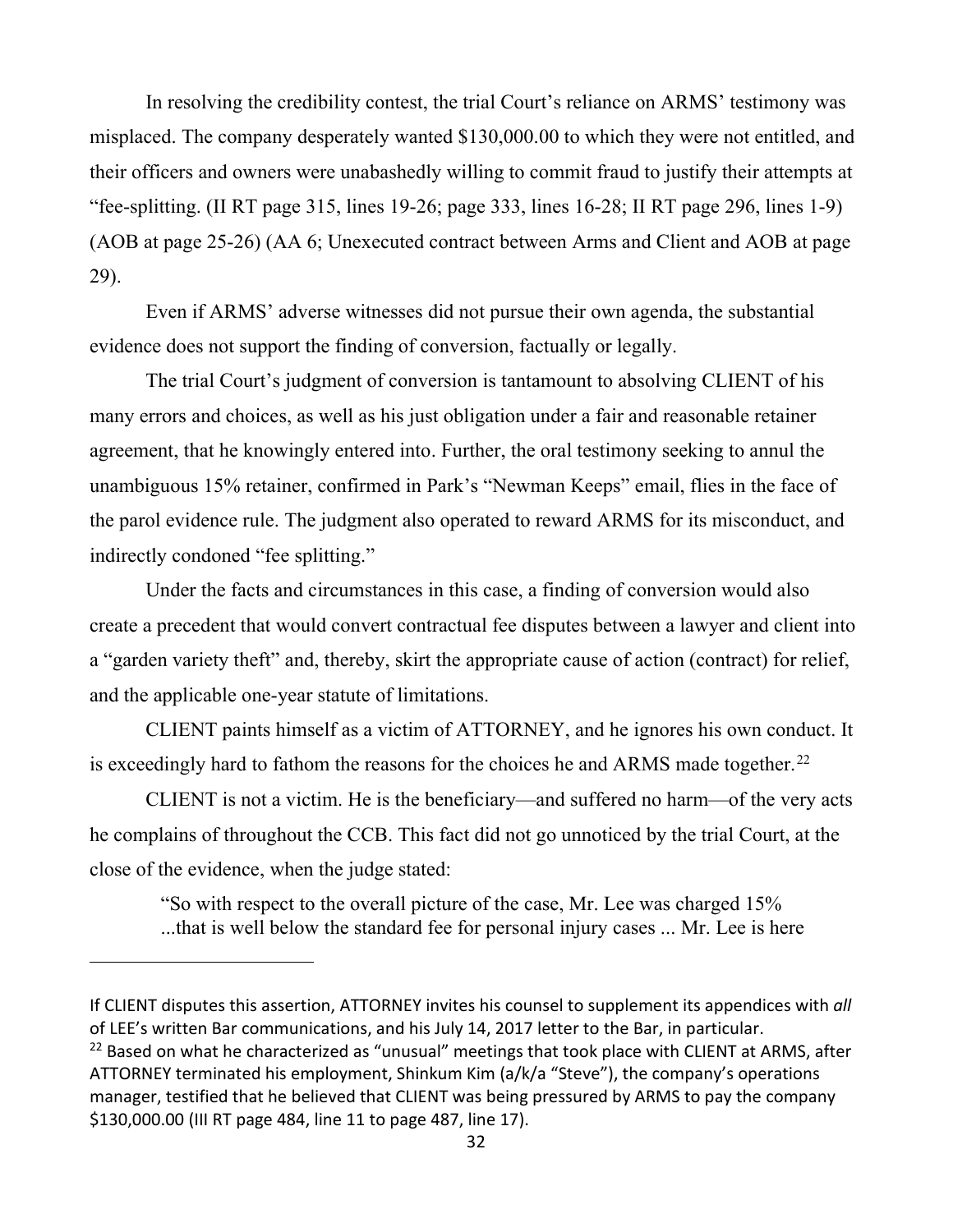<span id="page-32-0"></span> ...requesting that he be reimbursed the \$150,000 that Mr. Newman has received; however, Mr. Lee needs to understand that 15% is really a very reasonable amount (III RT pages 605-607)

CLIENT initially agreed with Lindy Park ("Park") to use their attorney to represent him, because she was able to secure a below market contingency fee of 15%, and further agreed that ARMS would continue his salary at \$1000.00 week, and assist him with translation and transportation benefits.

Park testified that, at the outset, they also agreed CLIENT would reimburse ARMS for their out-of pocket. However, he disavowed agreeing to that term. Indeed he refused to sign the agreement agreement to reimburse ARMS. It wasn't until settlement was imminent that he and Park decided on how the 15% fee would be distributed; and, it was only thereafter, that he was willing to sign the amended 130K agreement presented to him at the insurance company's release signing by the translator at the request of Hurdrlik—and taken away by ATTORNEY to protect CLIENT—which was never signed by ARMS, and unenforceable. There are consequences to his decision—likely bending to pressure by ARMS (see fn  $\#21$ )— to pay the company more than they were entitled, to after ATTORNEY was no longer representing him.

Had CLIENT retained another attorney, and paid the customary 33 1/3% contingency fee, he would have incurred \$333, 333.00 in legal fees—not the \$150,000.00 ("150K) he paid. Even if you add the \$74,200.00 ARMS apparently paid for salary continuation (AA 6; Unexecuted contract between Arms and Client) <sup>[23](#page-32-1)</sup> to the \$150K he paid ATTORNEY totaling \$224,200.00– CLIENT still saved \$108,800.00 under the agreement with ARMS he voluntarily entered into. He suffered no damages; and his lawsuit makes no sense. $^{24}$  $^{24}$  $^{24}$ 

The trial Court abused its discretion when it denied ATTORNEY's motion in limine. Thereafter, he could not "unring the bell." The fairness of the trial was prejudicially tainted by the trial Court's refusal to limit proofs of time-barred claims, and the presentation of irrelevant

<span id="page-32-1"></span><sup>&</sup>lt;sup>23</sup> ARMS did not have records of any other expenses, and the value of transportation and translation services would have been nominal. Further, CLIENT told ATTORNEY that he had only received about \$60,000. (III RT page 483, line 21 to page 484, line 1).

<span id="page-32-2"></span><sup>&</sup>lt;sup>24</sup> Damages are an essential element to CLIENT's causes of action. Parenthetically, even if his causes of action were not time-barred, he would not recover money damages. *See also City of Vista v. Robert Thomas Securities* (2000) 84 Cal. App. 4th 882, 886-887.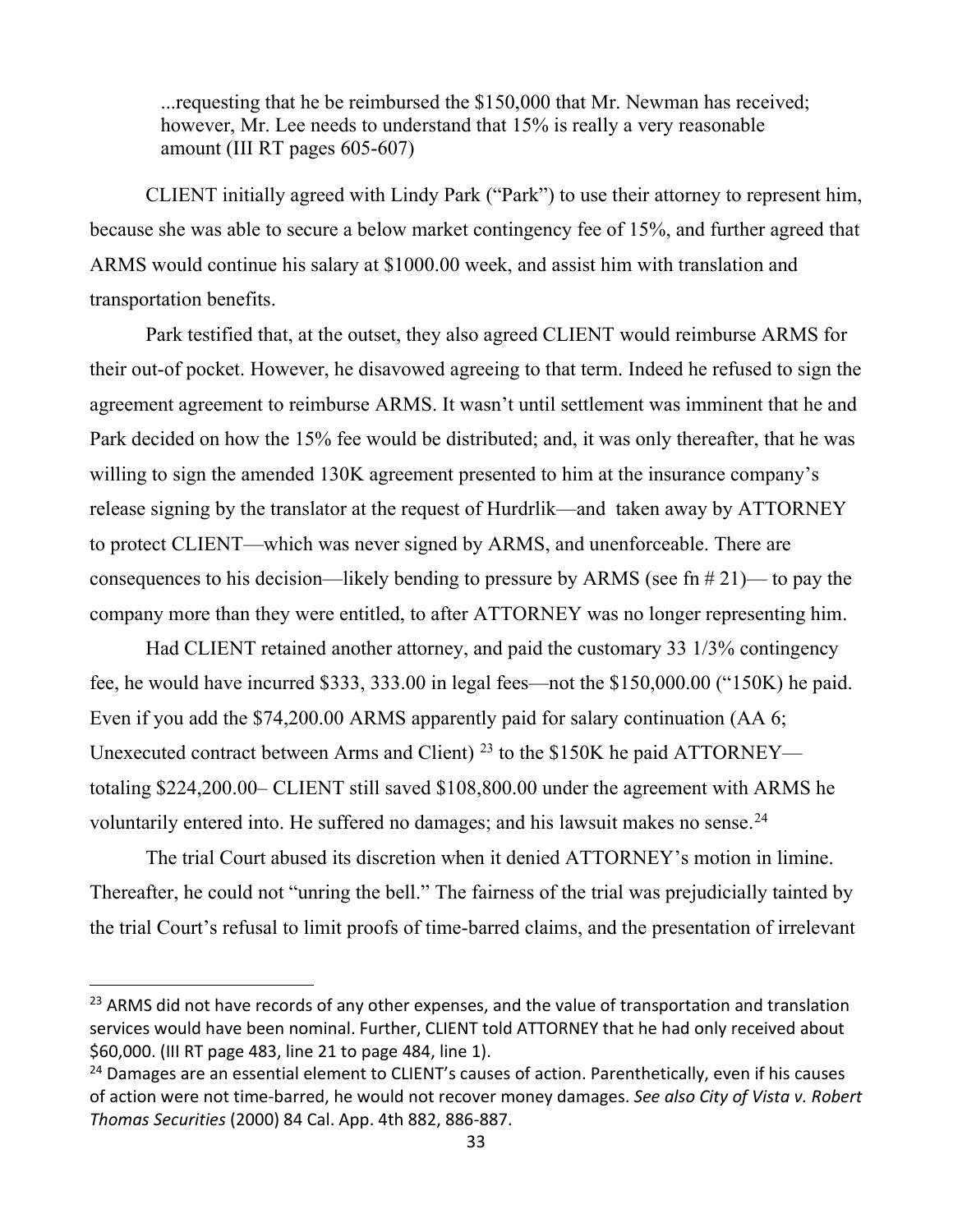and prejudicial evidence, in what should have been a simple and short trial ending in a judgment in favor of ATTORNEY on all counts.

 That so many of the trial Court's findings are woefully inconsistent with the record, further calls into serious question and fatally undermines its ultimate conclusion: a judgment of conversion. CLIENT's arguments are untethered to facts, evidence and the applicable law.

 ATTORNEY respectfully prays that the Court of Appeals reverse the judgment of conversion (or, alternatively, remand for a new trial); deny the cross-appeal, and award him his appellate costs.

 $\frac{d\mathcal{L}}{d\mathcal{L}}$ 

 MICHAEL P. NEWMAN Appellant/ Cross-Respondent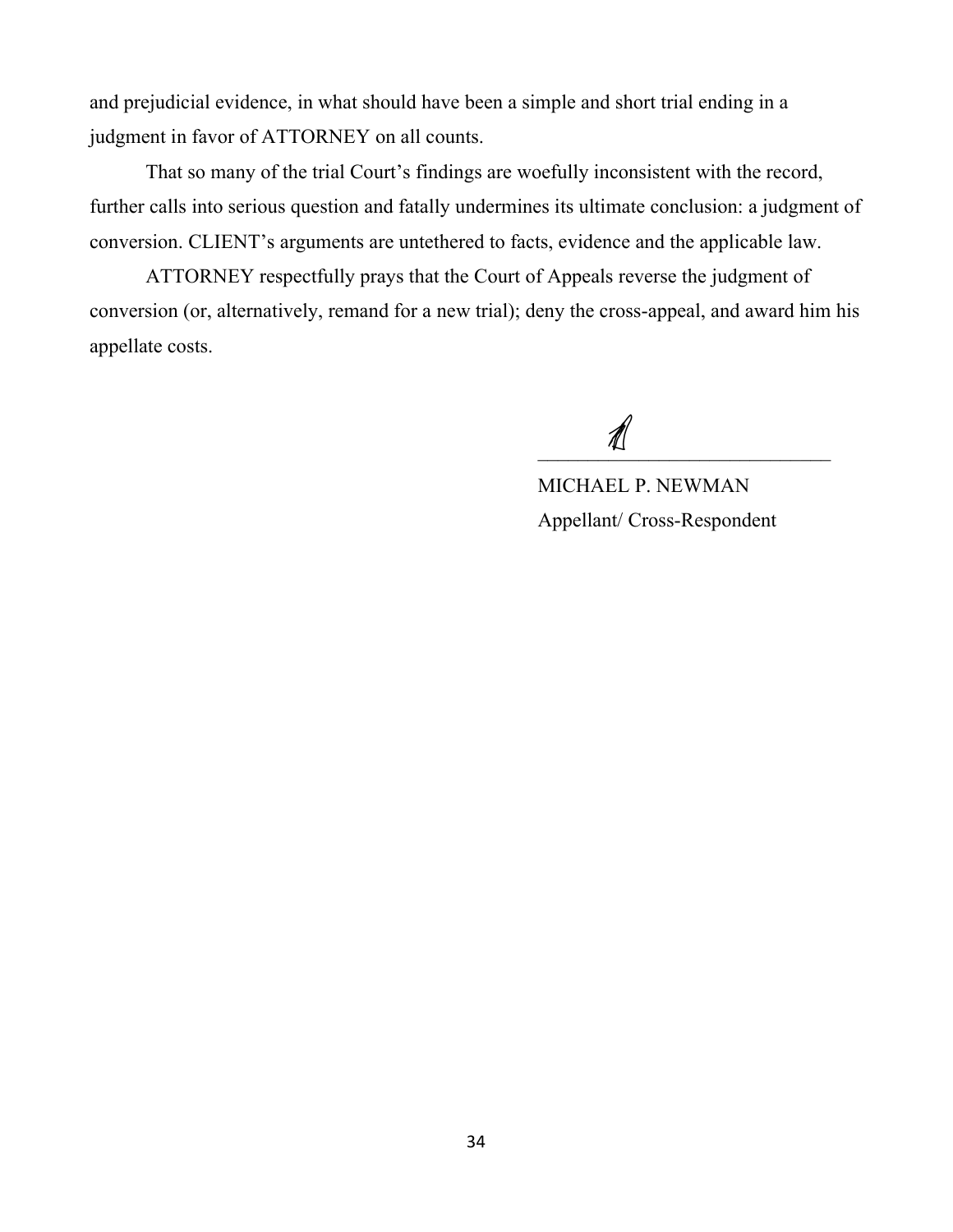## **IX. CERTIFICATE OF WORD COUNT**

<span id="page-34-0"></span>I, Michael P. Newman, pro se Appellant and Cross-Respondent, certify that, pursuant to Rule 8.205 of the California Rules of Court, this combined briefing was produced using New Times Roman 13- point type (except footnotes), and contains approximately 10,193 words, inclusive of footnotes and excluding the cover, tables & certificates, is less than the words permitted for a combined brief. I relied on Microsoft Word to prepare this brief, and calculate the word count.

 $\overline{\phantom{a}}$ 

 MICHAEL P. NEWMAN Appellant/ Cross-Respondent